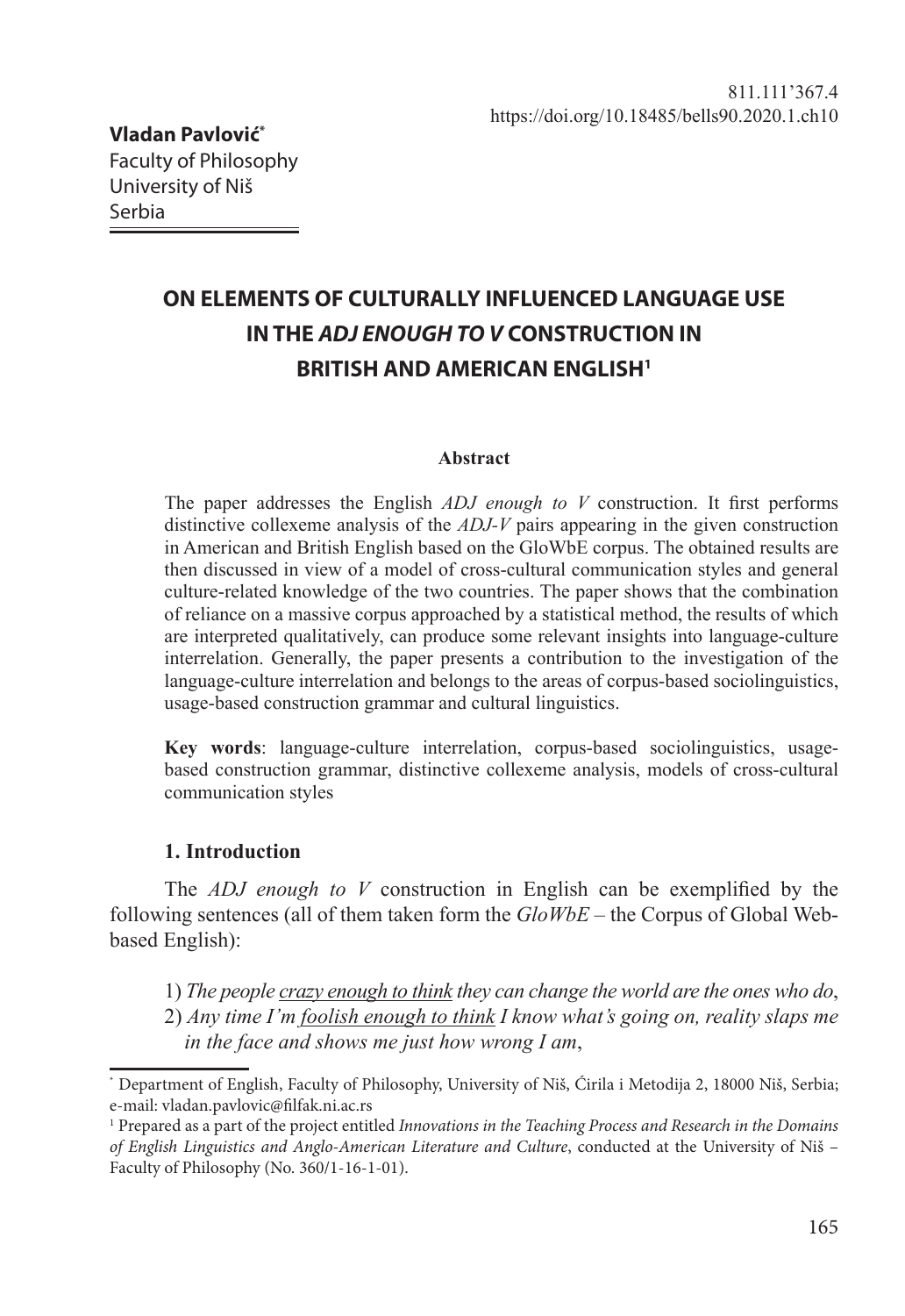3) *As someone who's old enough to remember Biden's first run for the Presidency, I know the Senator from Delaware is bright, but a bit of a loose cannon*, 4) *It is not important enough to get wired up over*.

It takes the form of an adjective phrase that consists of an adjective head, the quantifier *enough* and a *to*-infinitive clause functioning as an adjective complement.

In addition, it is a scalar construction with implied relations of causality and a force-dynamic pragmatic relation based on the image schema of enablement (Johnson 1987) established between the scalar attribute expressed by the ADJ-element (or some other element, such as a noun or an adverb, to be addressed below) and the event expressed by the V-element (*cf*. Bergen and Binsted 2004, Fortuin 2013, 2014; Jensen 2015), which can graphically be represented as follows:



Figure 1. Scale image schema for the *X enough to V* construction (taken from Jensen 2015)

An alternative term for the above concept of enablement is *sufficiency*, according to which "the degree (quantity) of X is appropriate with respect to a contextually given norm Y (and does not need to be higher)" (Fortuin 2013: 36).

The *ADJ enough to V* construction is usually used predicatively, when it typically functions as a subject complement (*She is old enough to be your grandmother*) or an object complement (*We now consider him experienced enough to entrust him with this task*). It can also be used attributively, when it functions as a postnominal modifier (*He was a person wise enough to know that that couldn't be done that easily*).

As indicated above, the first slot in the *X enough to V* construction need not only be occupied by an adjective, but also by an adverb (*I see you read the question carefully enough to notice that the farmer was female!*), when the whole construction in question functions as an adverbial. It can also be occupied by a noun, which is then coerced into having scalar-like, ADJ-like features (*He waved good-bye to Dominick over his shoulder, relieved that Dom was gentleman enough to let him go without*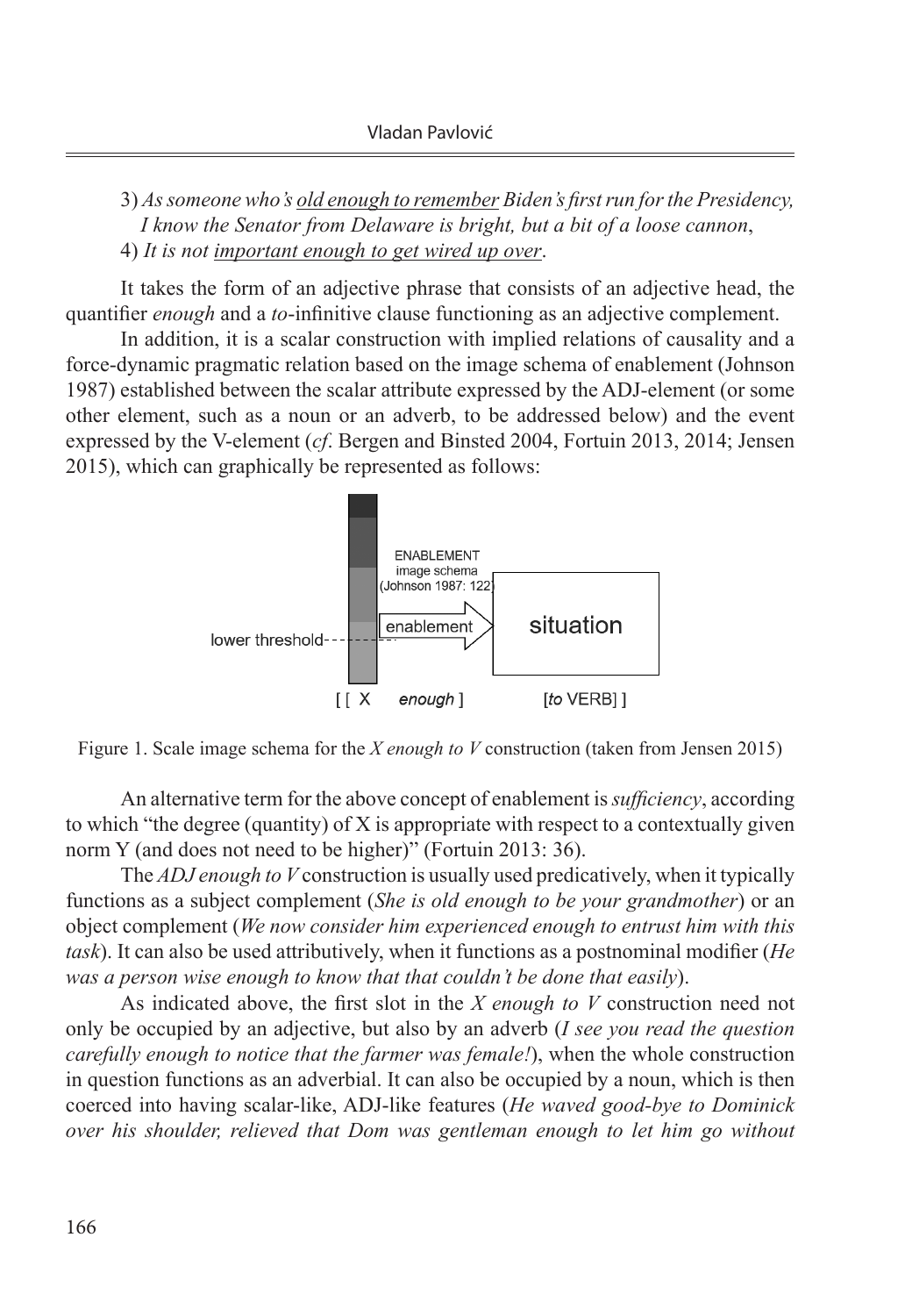*further hounding*). Jensen (2015) has established that in the COCA (the Corpus of Contemporary American English, available at https://www.english-corpora.org/ coca/), the former case accounts for a total of 21.5%, and the latter for 17.5% of all the instances of the more abstract *X enough to V* construction. In other words, the instances of the given construction in which the former element is an ADJ, as the topic of this paper, accounts for the majority (61%) of the instances of the given more general construction in the COCA.

The given relation of enablement can be: a) "natural", when something may physically be *small enough to fit somewhere*, *light enough to float*, or when *the weather gets warm enough to move the plants outside*, and, more importantly for our purposes in this paper, b) culturally-influenced or culturally-based (*man enough to pull the trigger*).

With respect to the latter sense of the relation of enablement, Jensen (2017) explored how the *N enough to V* construction (where the N element are nouns such as *man* and *woman*) reflects cultural conceptualisations of gender and behaviour in American English on the basis of the COCA and the collostructional method (to be addressed shortly), and has come to the following conclusions.

The noun *man* in this construction is co-attracted to verbs that: a) express potentially face-threatening situations, such as *accept*, *admit*, *ask*, *own up* (*Fagin was man enough to admit this professional envy, but only to himself*); b) require a certain degree of power (social power, physical power or will power) in the agent, such as *fire (an employee)*, *handle*, *stand up*, *stick to*, *protest*, *wrest* (*At least he's shown that he's man enough to fire Luzhkov – but he hasn't won yet*); c) are related to violence: *kill*, *pull* (*the trigger*), *wipe* (*from the face of the earth*) (*At least he was man enough to wipe scum like them off the face of the earth*). These can be viewed as activities and behaviours that are culturally associated with the given gender category, i.e. that can be thought of as stereotypically male, arguably involving a process of cultural conceptualisation that subsumes cultural metonymy (the social category of "men" is metonymically reduced to stereotypical behavioural features).

The same author has established that the noun *woman* in the given construction is also co-attracted to verbs that: a) express potentially face-threatening situations: *accept*, *admit*, *do*, *stay, take* (*Your mama shoulda* [*sic!*] *been woman enough to tell you the truth straight from the jump!*), and b) that require a certain degree of power (primarily will power) in the agent.

The question that naturally follows from this is whether the given patterns of action and behaviours (related to moral strength and willpower) are equally associated with the male and female social categories such that there are no differences between them. The answer that the given author provides is a negative one as *man enough to*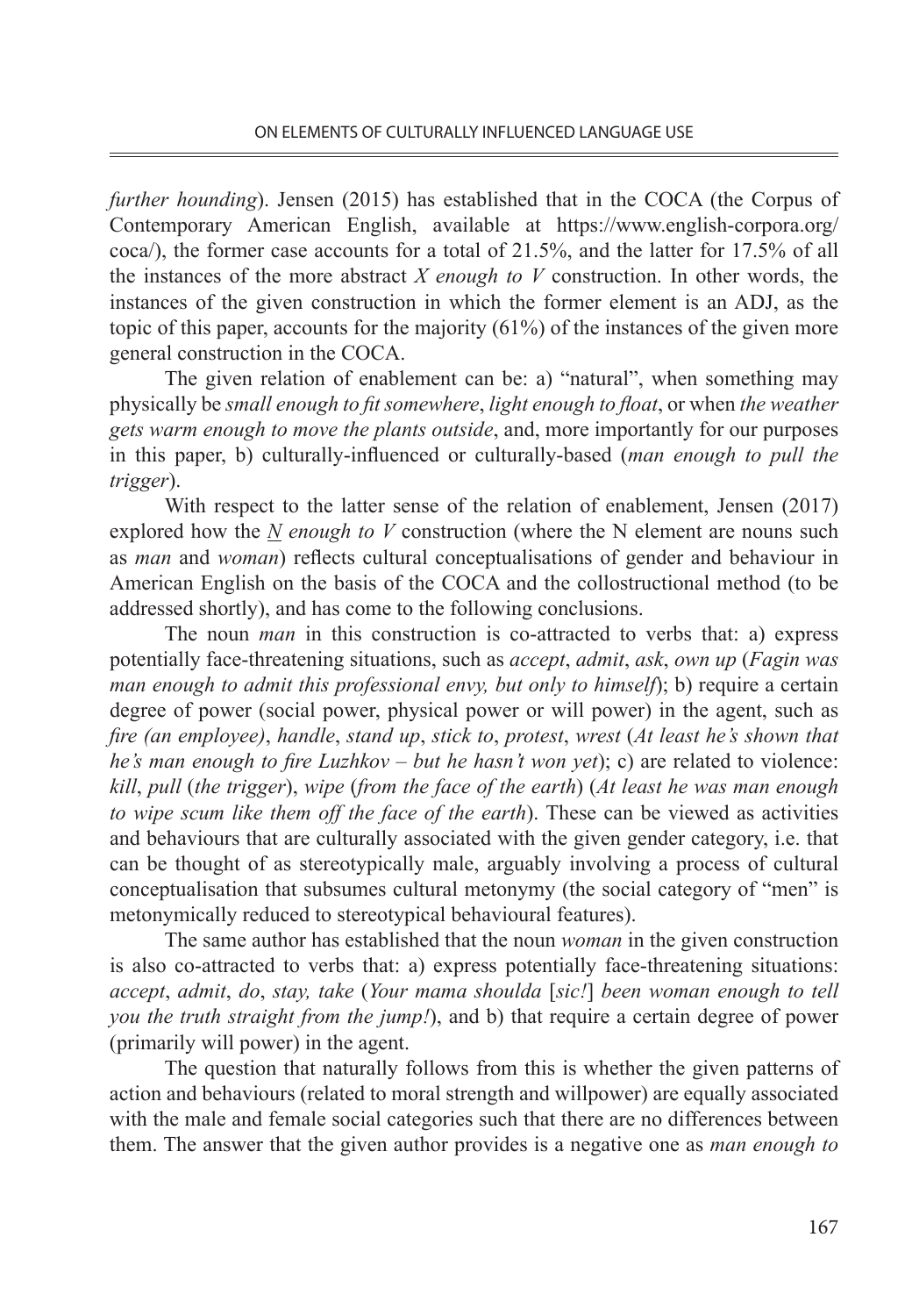*V* and *woman enough to V* have a different status in the language system because of their distributional asymmetry (the given author has proposed that there are 89.2% instances of the former and 10.8% instances of the latter in the COCA), which makes the former, at present, more conventionalised than the latter.

The most important conclusion emerging from this in view of the purpose of this paper is that it can be claimed that the given construction, and especially the patterns of co-variation (established, as we will see, through rigorous empirical statistical methods) of the collexemes in the N slot, on the one hand, and the V slot, on the other hand, can, at least in some instances, be reflective of the underlying force-dynamic cultural models, and that verbal behaviour can be reflective of underlying cultural conceptualizations.

The aims of this paper are as follows: a) to explore instances of what may be considered culturally-influenced co-attracted collexemes in the ADJ (rather than N, as in the just outlined cases) and V slots in the given construction; b) to do so not only for American English, but also for British English (henceforward AE and BE), c) to rely thereby on the distinctive collexeme analysis as a type of collostructional analysis applied on the data from a massive e-corpus, and d) to examine thus obtained results in view of (Lewis's) model of cross-cultural communication styles.

The reasons for choosing the given type of collostructional analysis, the two given regional varieties of English and the given model of cross-cultural communication styles will be presented later.

Generally, the paper presents a contribution to the investigation of the languageculture interrelation and belongs to the areas of corpus-based sociolinguistics, usagebased construction grammar and cultural linguistics.

# **2. Theoretical background**

This section of the paper will outline some of the studies in culturally influenced language use as well as Lewis's model of cross-cultural communication styles.

## **2.1 Studies in culturally influenced language use**

Some of the corpus-linguistic studies addressing culturally-influenced language use (carried out primarily in the areas of sociolinguistics, usage-based construction grammar and cultural linguistics) include Leech and Fallon 1992, Elsness (2013), Ooi (2000), Gries and Stefanowitsch (2004a), Wulff, Stefanowitsch and Gries 2007, Fina 2011, Friginal, 2018, Davies 2018, Sharifian 2017a and 2017b. The above-mentioned Jensen's article from 2017 is an integral part of Sharifian 2017a.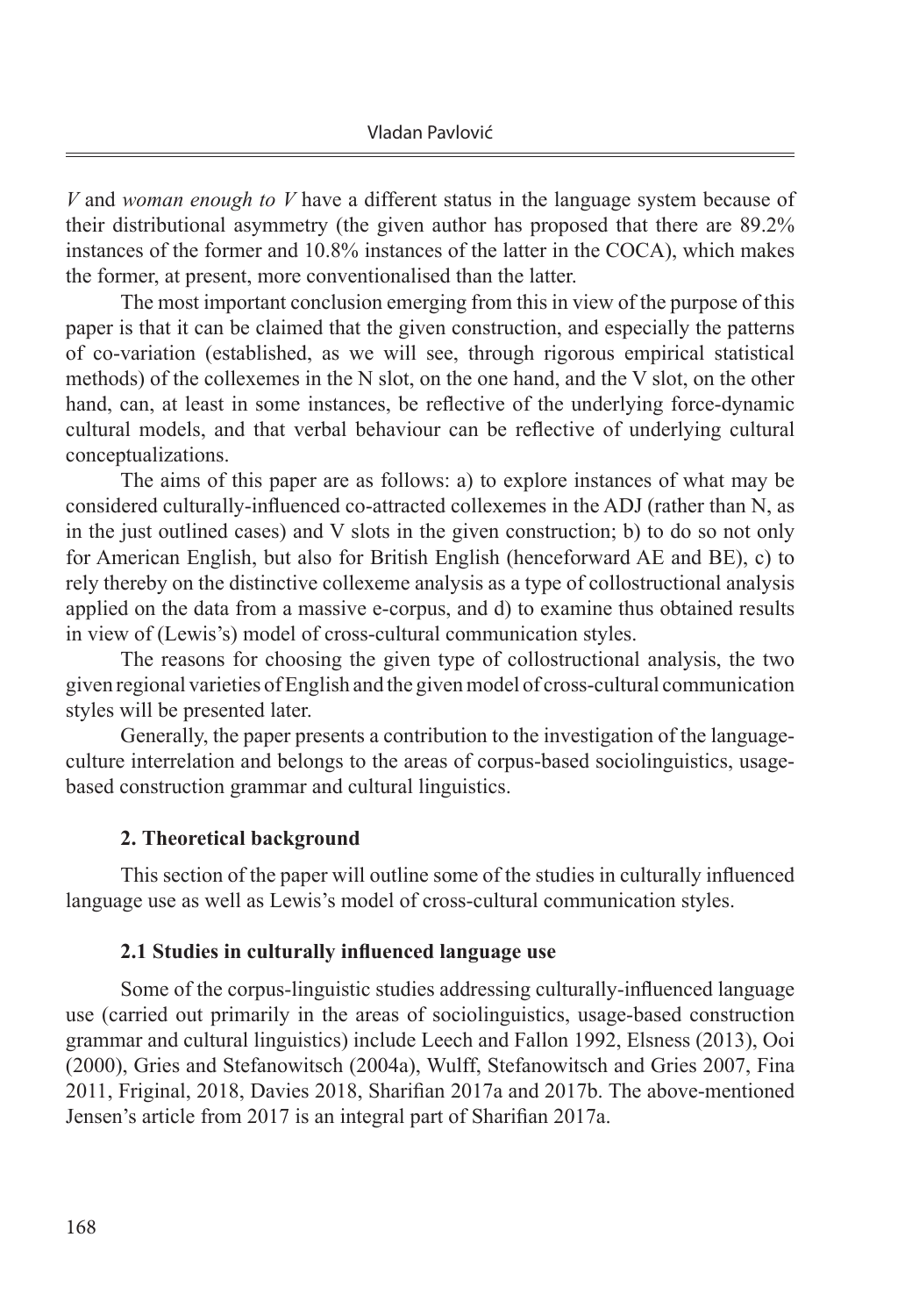Here we will focus on only two of the given sources, namely Gries and Stefanowitsch 2004a, and Wulff, Stefanowitsch and Gries 2007, as they also rely on the collostructional method used in this paper.

Gries and Stefanowitsch (2004) investigate the potential dependencies between the two predicate slots in the so-called *into-causative* (*V N2 into V-ing*) construction (*He tricked me into buying it*). They show that such interactions exist, i.e. that cause and result predicates (the V and the V-ing elements) "co-vary" systematically, i.e. that the choices speakers make when filling slots in the construction are influenced by statistically significant interdependencies between these slots (*force* typically cooccurs with *make*, *bully*, *push* with *accept*, with some other such pairs being: *coerce* – *do*, *fool* – *see*, *lure* – *vote*).

They then consider two factors influencing this covariation: a *cognitive* one, based in causative event types (the manipulate, the trigger, the prompt type), and a *cultural* one, based in knowledge about frames and possible cause-effect relations between them. In other words, these authors claim that most pairs seem to be based in frame-semantic knowledge of varying degrees of culture-specificity about what is likely to cause what, i.e. what frames are cognitively relied on in an entrenched cause-effect relationship in a culture (*torture* – *confess*, *terrorise* – *flee*, *con* – *pay*, *mislead* – *buy*). Along the same lines, trickery verbs (*mislead*, *lure*, *entice*, *pressure*, *tempt*, *fool*) constitute the largest single group of cause predicates for the verb *buy*. Thus, a cultural model emerges of the buyer as a passive participant in the commercial interaction, exploited (and relatively easily so) by others for their own gain. In contrast, the prevalence of verbs of strong coercion and strong negative emotion (*panic*, *force*, *entrap*, *terrify*) for *sell* could be evidence that the seller is seen as a more selfdetermined agent, who is less easily coerced than the buyer. The authors conclude that, since the *into*-*causative* overwhelmingly encodes a certain type of social interaction, it comes as no surprise that the cultural factor seems to be dominant for this construction.

Wulff, Stefanowitsch and Gries (2007) focus especially on the extent to which the meaning potential of the same construction as above is variety-specific, which is obviously quite important for our purposes in this paper.

Adopting a construction-based view of language (to be briefly outlined later), the given authors demonstrate that it is possible to uncover differences between BE and AE at the lexico-syntactic level, showing that the collexemes, i.e. the words significantly associated with the construction, are variety-dependent. To this end, they compare more than 5,000 verb pairs as they occur in the two varieties and submit them to distinctive collexeme analysis (also to be addressed in greater detail later), which identifies those verbs that distinguish best between the two varieties.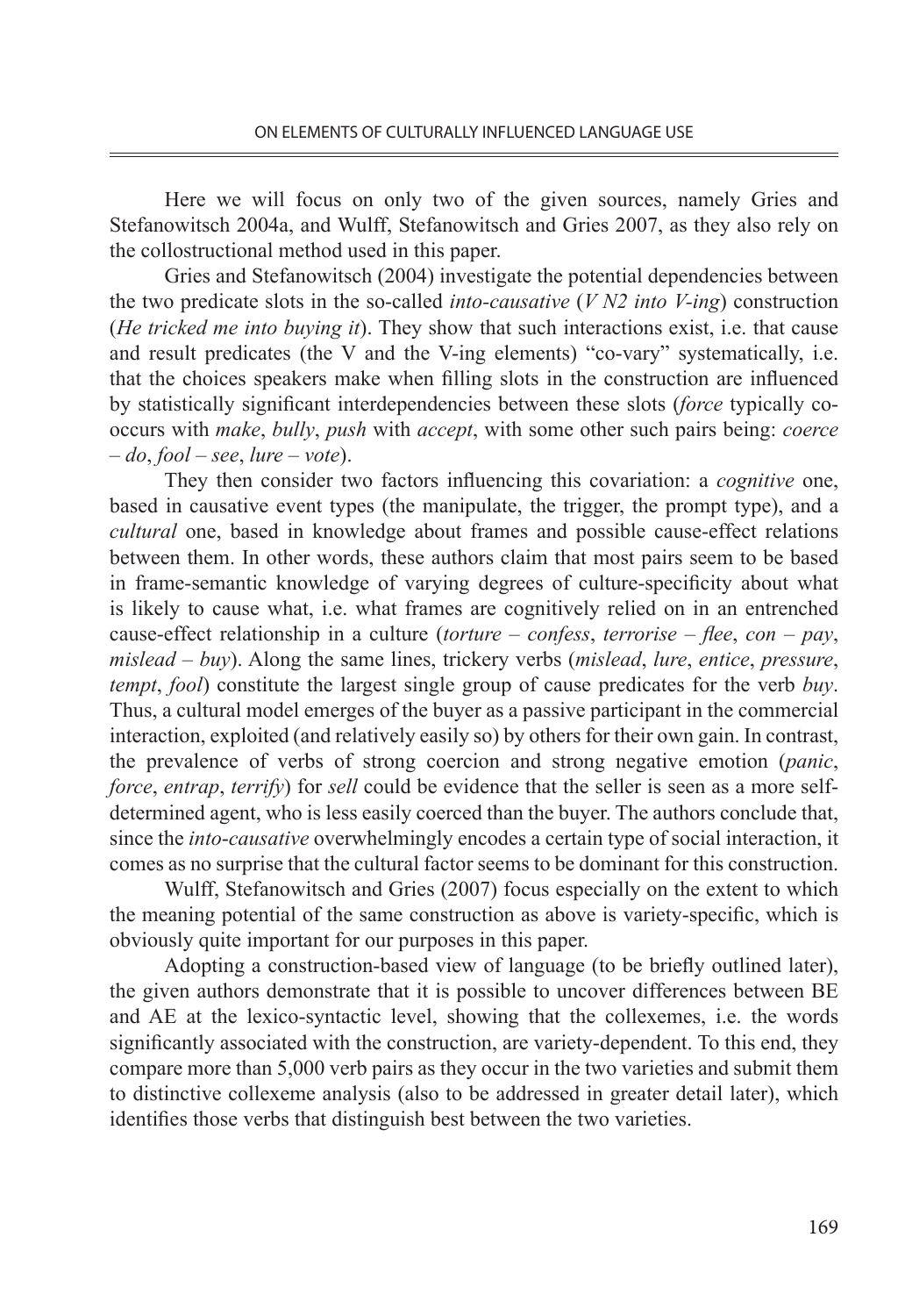Thereby, interesting contrasts emerge, such as the predominance of *verbal persuasion* verbs in the cause predicate slot of the AE data as opposed to the predominance of *physical force* verbs in the cause predicate slot of the BE data. They argue that these and other results create a picture of subtle, yet systematic, differences in meaning construction, which are seen as a reflection of differently entrenched semantic frames.

*Talk*, they claim, occurs much more frequently than expected in the cause slot of the AE construction and much less frequently in the cause slot of the BE construction. Thus, the use of this verb in the given construction distinguishes very well between AE and BE and hence qualifies as a distinctive collexeme for AE.

British speakers have a much stronger preference to conceptualise causation as physical action in the sense of physical force. American speakers, on the other hand, conceptualise causation via communication / verbal persuasion (hence "brutal Brits and persuasive Americans" from the title of the paper).

In addition, while in BE the cause predicates typically denote an action by which the causee is set into motion, be it literal or metaphorical motion (*sting*, *provoke*, *chivvy*, *stir*, *stimulate*, *trigger*, etc., as in *These stirred us into playing the kit with gusto and enthusiasm*), a number of the AE cause predicates denote exactly the opposite concept: verbs such as *snooker* or *rope* denote actions by which the causee is not set into motion, but rather fixed to a certain position, restricted in his / her mobility, and thereby forced to undergo some treatment.

Moreover, the given authors claim that the contrast between movementinitializing cause predicates in BE as opposed to movement-restricting cause predicates in AE may confirm the commonplace perception that British culture lacks the strong and explicit emphasis on mobility as an essential condition for a happy and free life as we find it in American culture. They also claim that the importance of freedom of movement for Americans manifests itself elsewhere in language as well, for instance in the great variety of transportation metaphors in AE as compared to BE.

To conclude, the given paper demonstrates how sophisticated methods such as distinctive collexeme analysis are very useful tools for the investigation of dialectal variation at the lexico-syntactic level. By filtering out those collexemes which are significantly distinctive for either BE or AE, distinctive collexeme analysis can identify the (mostly subtle) dialectal differences that might otherwise easily escape the naked eye.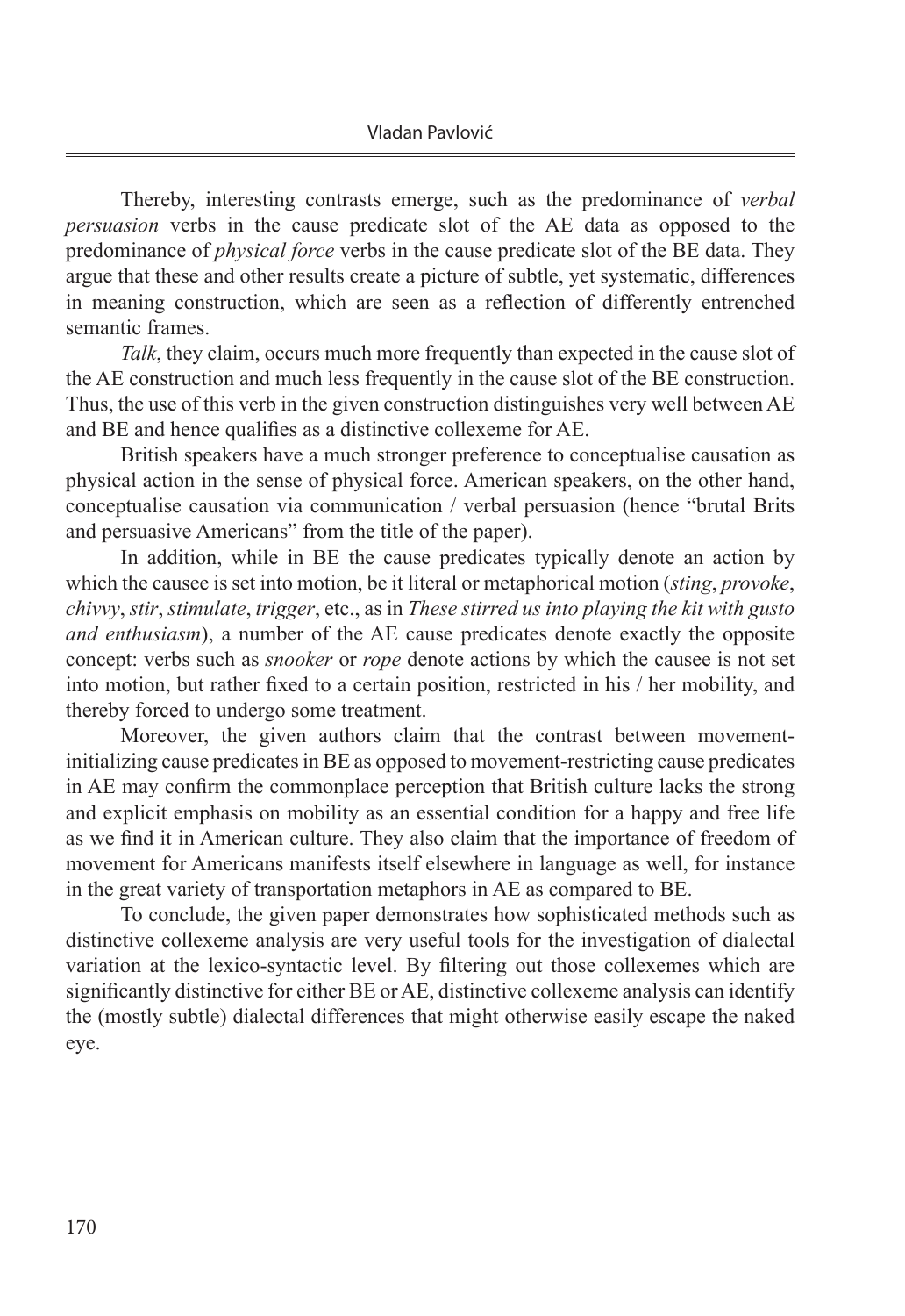#### **2.2 Lewis's model of cross-cultural communication**

Lewis's model of cross-cultural communication has been chosen as it is detailed and covers a lot of cultures world-wide, including American and British culture, and addresses how various cultural specificities may get reflected in language, including different (regional) varieties of the same language. As we will see, the communication styles in the USA and Britain are different to varying degrees, so it might be worthwhile to analyse the correlations between the differences in the results obtained for the given varieties, on the one hand, and the corresponding communication styles, on the other hand.

Lewis (2005, 2006) has introduced the notion of *cultural categories of communication*, and classified cultures into *linear-active*, *reactive* and *multi-active* ones (Figure 2).



Figure 2. Cultural Types (Lewis 2006: 42)

In this author's view, people belonging to *linear-active* cultures are generally calm, factual and decisive planners. They prefer straightforward, direct discussion, and they talk and listen in equal proportions. They stick to facts and figures that they have obtained from reliable sources. *Multi-actives* are warm, emotional, loquacious and impulsive. They often talk in a roundabout, animated way. It is typical of them to speak and listen at the same time, leading to repeated interruptions. They are uncomfortable with silence and seldom experience it among other multi-actives (Lewis 2005: 70, 89). *Reactives* are courteous, outwardly amiable, accommodating, compromising and good listeners. Their cultures are called "listening cultures". They often seem slow to react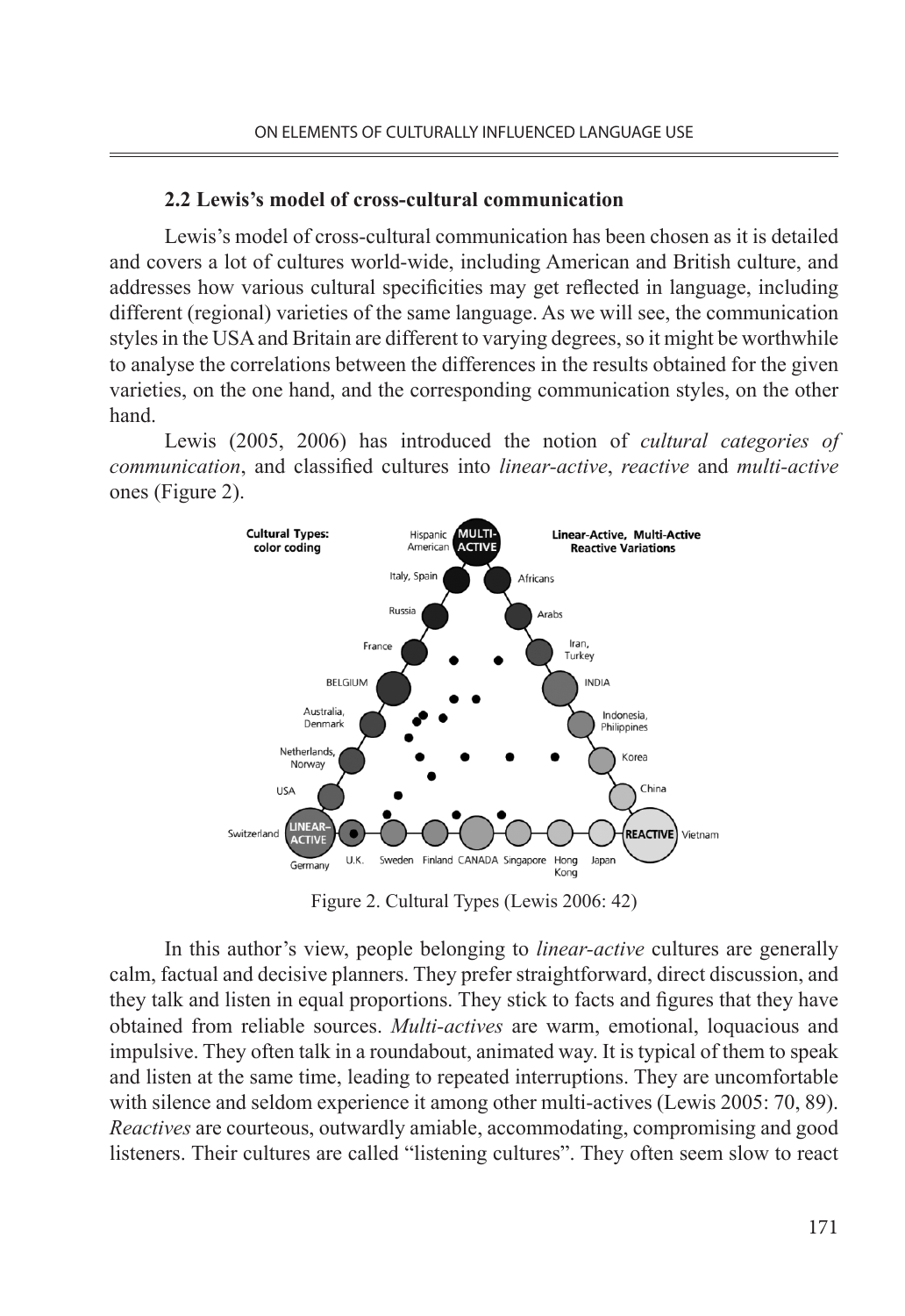after a presentation or speech, and when they speak up, it is without clear signs of confrontation (Lewis 2005: 70–71). Before commenting on the relative position of the USA and the UK in view of the given cultural categories of communication, it should be stressed that the given author writes only about broad tendencies and generalizations rather than about any strict divisions between / among various categories he introduces*.*

The USA can be labelled a linear-active culture with just slight elements of multi-active cultures. In addition, American communication style is typically informal, direct, blunt, tough, pushy, immodest, tending towards the exaggerated and sensational (*cf*. Lewis 2006). The UK can also be labelled as a linear-active culture, with just slight elements of reactive cultures. British communication style is typically low key, modest, retrained and tenacious. When British people criticise, disagree or even praise, they do it obliquely (using understatement and coded speech). They can accept occasional ambiguities, are prepared to read in-between the lines, like leg-pulling, can show selfdeprecation and tend to use irony (*cf*. *ibid*.). Here are some examples of how Americans as opposed to the British may phrase the same propositional content (*cf*. *ibid.*): *When you scramble, scramble like a son-of-a-bitch* vs *Speed of action is advisable*, *We had sticker-shocked the consumers right off their feet* vs *We had overpriced the product*, *It's the only game in town* vs *There is no other choice*.

All these differences among the respective communication styles will be relied on in the interpretation of the results obtained.

Other papers in linguistics that are based on at least one of those models include the above-mentioned Fina 2011, as well as Prykarpatska 2008, Ivorra Pérez 2014, and Pavlović 2019. Criticism of the given model (in addition to the criticism of similar models) is available in Piller 2007.

## **3. The method and the corpus**

The method used encompasses: a) distinctive collexeme analysis (as a type of collostructional analysis) of the *ADJ-V* pairs appearing in the given construction in the two regional varieties of English; this has helped establish top most strongly attracted and most strongly repelled *ADJ-V* pairs in the given construction in each variety under examination; and b) grouping thus established pairs semantically and approaching them from the perspective of the outlined model of cross-cultural communication. The method used is thus both quantitative and qualitative.

The remainder of this section will briefly present collostructional analysis in general and the steps undertaken to produce the results indicated under b) above. It will also present the corpus used and the general approach (the corpus-based and the corpus-driven ones) to the data obtained.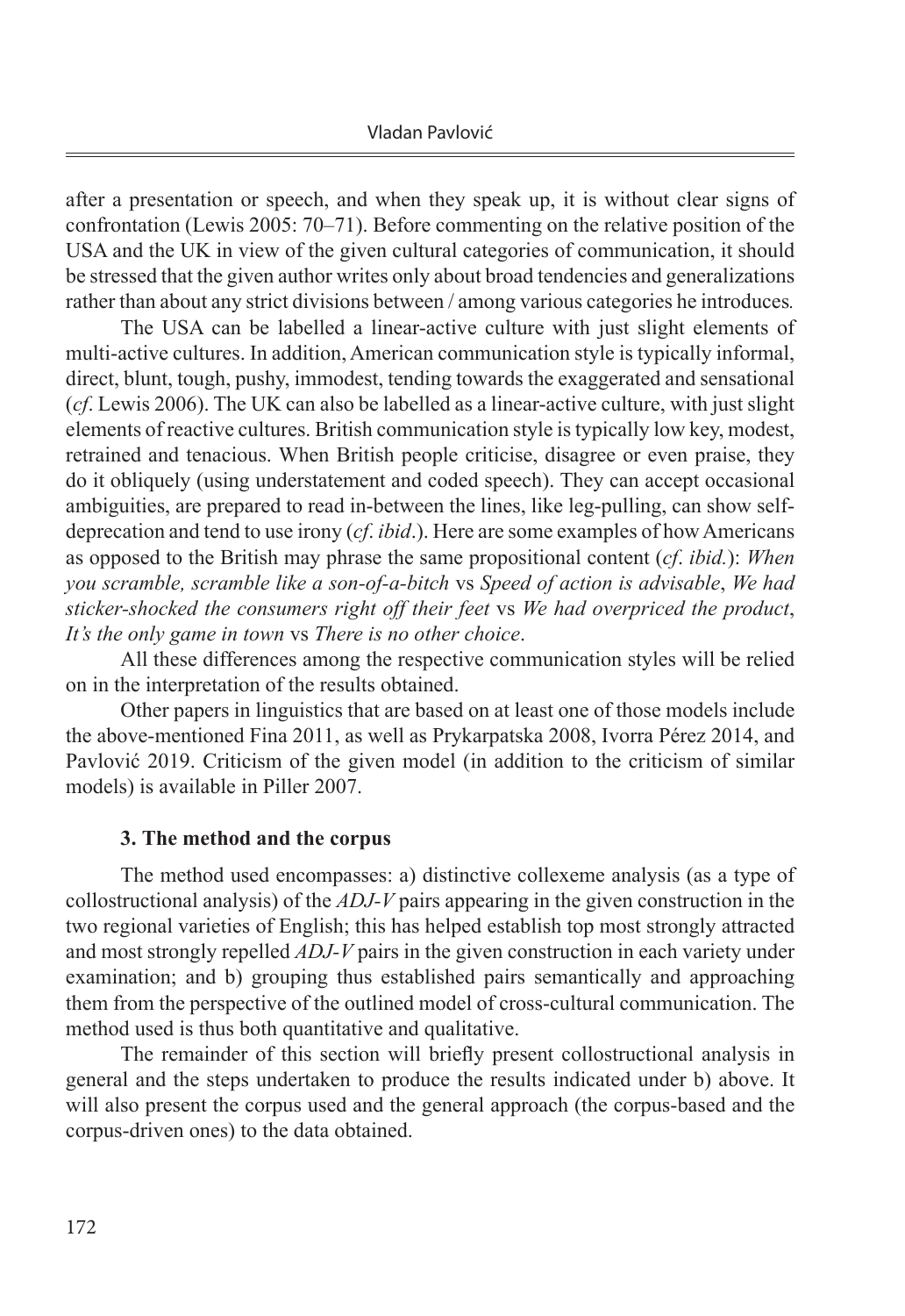Collostructional analysis is a family of quantitative (statistical) corpus-linguistic methods for analysing the relationships between words and the grammatical structures in which they occur, typically used within the theoretical framework of (Goldbergian) Construction Grammar.

It measures the degree of attraction or repulsion that words exhibit to syntactic constructions (hence the term *collostruction* as a blend of the words *collocation* and *construction*). It was developed by Stefan Th. Gries and Anatol Stefanowitsch as an extension of existing collocation-based methods. As opposed to such methods, which focus on purely linear co-occurrence preferences and restrictions pertaining to specific lexical items, collostructional analysis is adapted to the investigation of the *lexis-grammar* interface and heavily relies on strict quantification and inferential statistics.

The sources involving collostructional analysis include: Gilquin 2006; Gries 2012, 2013, 2014, 2015; Gries and Stefanowitsch 2004a, 2004b; Gries, Hampe and Schönefeld 2005; Hilpert 2014a, 2014b; Stefanowitsch 2005, 2013; Stefanowitsch and Gries 2003, 2005, 2008; and Wulff, Stefanowitsch and Gries 2007, *inter alia* (some of the given sources were also referred to above). The given sources deal with the collostructional method and its types, with the application of those types to various syntactic constructions (as well as to various types of synchronic and diachronic data regarding syntactic constructions); they also present the software that facilitates the application of the method and discuss the strong and the weaker points of the method, as well as possible misunderstandings of it.

Collostructional analysis is grounded in two frameworks, one theoretical and one methodological. The methodological framework is that of quantitative corpus linguistics. It is characterised by reliance on naturally occurring language data from representative and balanced corpora, which are subjected to strict quantification and statistical evaluation. The theoretical framework consists of grammatical theories that meet the following two criteria. Firstly, they consider grammatical structures at various levels of complexity and schematicity as meaningful in and of themselves, i.e. as signs (form-meaning pairs) and thus not fundamentally different from the lexicon. And secondly, they acknowledge the relevance of frequency distributions of linguistic items. Collostructional analysis is thus applied in the context of various usage-based constructivist approaches to language, including the above-mentioned Goldbergian Construction Grammar (*cf*. Goldberg 1995, Hoffman and Trousdale 2013).

The basic goal in performing a collostructional analysis is to establish which lexical items are "typical" of a given grammatical construction, i.e. the appearance of which lexical items is statistically significant for the construction in question.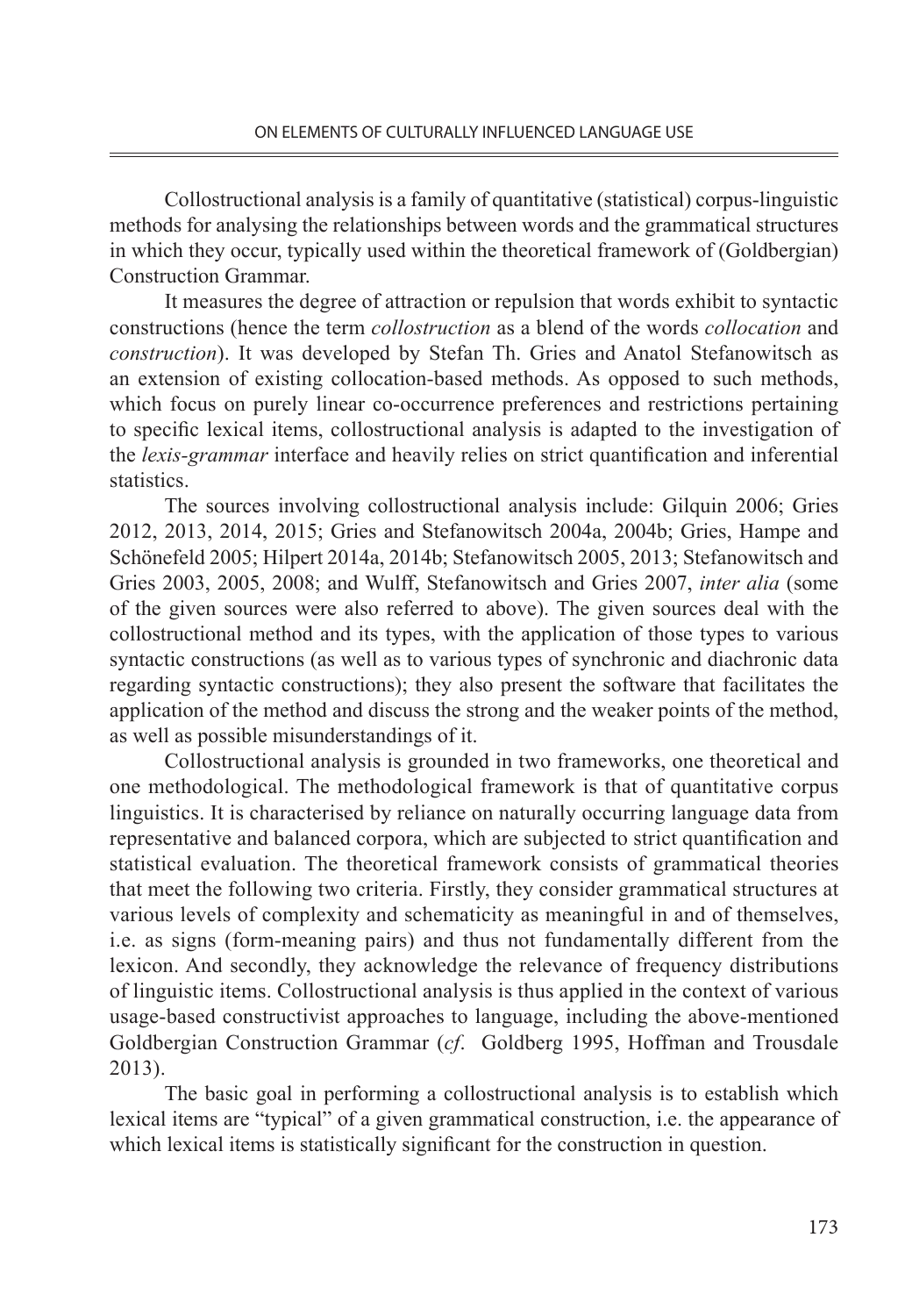There are three variants of collostructional analysis, each of them adapted to analysing particular aspects of the relationship between lexical items and grammatical constructions. Those are (simple) collexeme analysis, covarying-collexeme analysis and (multiple) distinctive collexeme analysis. As the former two were not used in this paper, they will not be discussed further.

(*Multiple*) *distinctive collexeme analysis* (Gries and Stefanowitsch 2004a, Stefanowitsch 2013) originally aims to establish the differences between two or more alternative constructions (i.e. formally different constructions with a similar meaning) in their respective collocational preferences. More specifically, it establishes which collexemes are over- and underrepresented in each variety at a statistically significant level, i.e. it identifies the lexemes which exhibit a strong preference for one alternative construction type as opposed to the other. It thus makes it possible to identify subtle differences between two apparently synonymous constructions, such as the ditransitive and the prepositional dative construction (*He gave Mary the book / He gave the book to Mary*). More importantly for the purposes of this paper, it can also be applied in establishing differences in the use of formally one and same construction across various regional varieties (as well as across registers or with respect to any other similar sociolinguistic variable). In this paper, this variant of collostructional analysis is used to establish which *ADJ-V* pairs are over- and underrepresented in the *ADJ enough to V* construction in the two (regional) language varieties at a statistically significant level, i.e. which of them exhibit a strong preference for one variety as opposed to the others.

The corpus used is the GloWbE – the Corpus of Global Web-based English, which is available at https://www.english-corpora.org/glowbe/ for simple searches (for the purposes of this paper, the complete version of the corpus was used which was purchased from professor M. Davies of Brigham Young University, its author). It contains about 1.9 billion words of text from twenty different English-speaking countries published on the Internet in 2012 and 2013 and harvested automatically in a systematic way. For the purposes of this paper, only the AE and BE sections of the given corpus were used.

All the instances of the *ADJ enough to V* construction were excerpted automatically. It should be noted that it was impossible to precisely identify multiword verbs in the V-slot of the construction (e.g. *early enough to let someone else down*, …*for not being tough enough to stand up for herself*) automatically. This has resulted in the data according to which the *ADJ-V* combination consist of examples such as *early – let* instead of *early – let (somebody) down*, or *tough* – *stand*, instead of *tough – stand up for someone / oneself*. Such examples were kept because the full multi-word verb is easily retrievable from the corpus and because they are relatively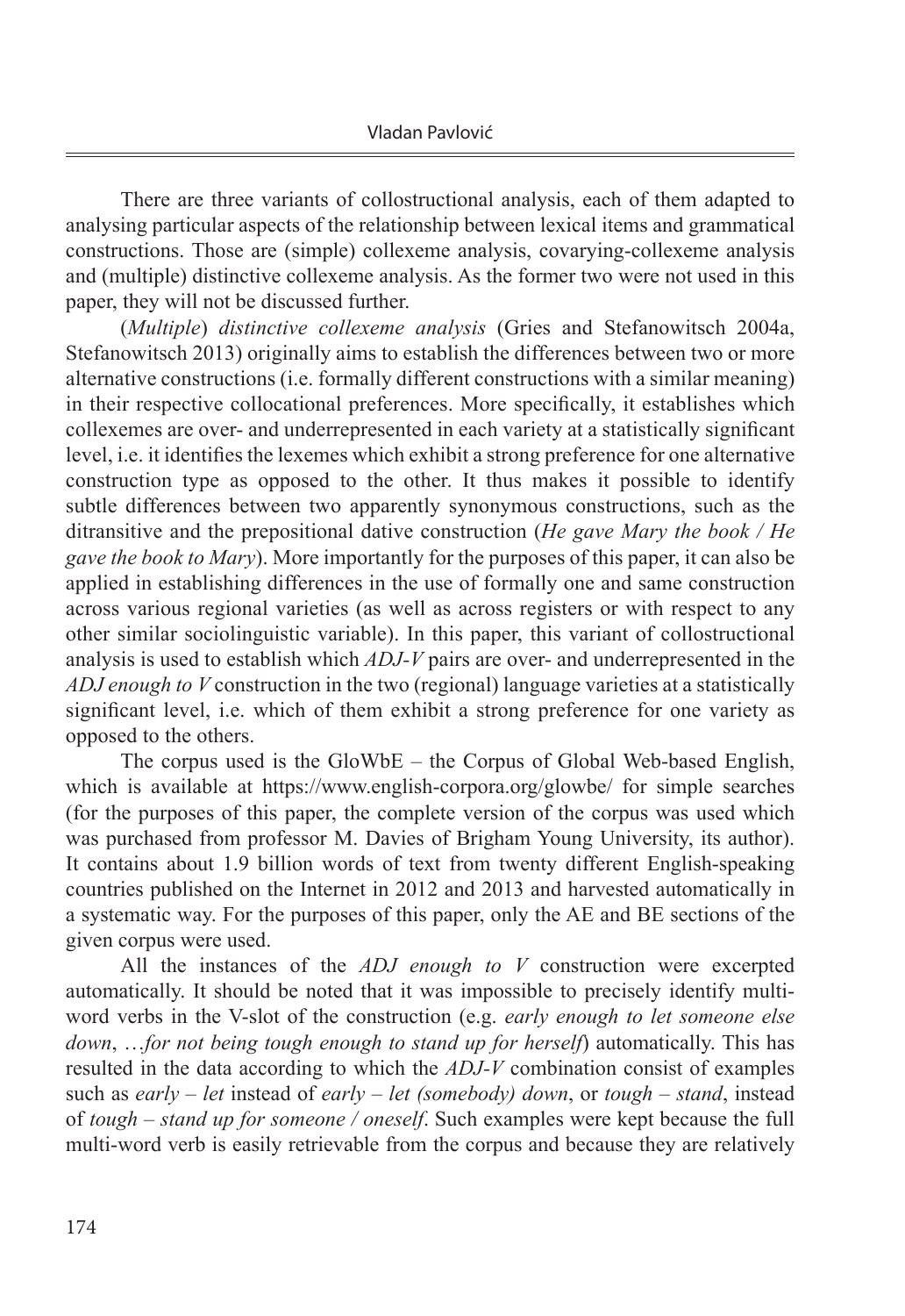infrequent, so that their inclusion in the (reduced) form cannot possibly jeopardise the integrity of the excerpted material. The same, *mutatis mutandis*, applies to light verbs – *cf. long – make* (*a decision*, as in *Obama administration already had over a YEAR and that apparently wasn't long enough to make a decision*) and *long – decide*. The examples in which the infinitive clause contained a simple passive infinitive (*not original enough to be protected by copyright*), a perfective infinitive (*The idea has been successful enough to have caused an upset*…), and a perfective passive infinitive (*I was privileged enough to have been invited to…*), even though they do exemplify the given construction, were removed. This was done because the verbs *be* and *have* are auxiliary verbs (rather than main ones) in such clauses, i.e. because their inclusion might have given a wrong impression of which *V* element it is that the *ADJ* element combines with.

Once databases (available from the author on request) have been established of all the identified *ADJ-V* pairs in the three regional variants, the data outlined in Table 1 below were obtained for performing distinctive collexeme analysis (the X in the table below stands for either given variety under examination).

|           | <b>Observed</b><br>in variety X | <b>Observed</b> in<br>the other variety | <b>Total</b> |  |
|-----------|---------------------------------|-----------------------------------------|--------------|--|
| ADJ-V     |                                 |                                         | $a+b$        |  |
| not ADJ-V |                                 |                                         | $c+d$        |  |
| Total     | $a + c$                         | $h+d$                                   | $a+b+c+d$    |  |

Table 1. Frequency information needed for the multiple distinctive collexeme analysis

These were then entered into spreadsheet files, which were then converted into .*txt* files and uploaded into R 3.5.3. The relevant script within the Collostructional Analysis Package prepared by Gries (2014) was used that prompts the user for the relevant quantitative data outlined above.

The results obtained include: 1) the expected frequency of each individual *ADJ-V* pair appearing in the construction in the two regional variants (obtained by means of the *chisq.test* function), that served as an input for Fisher's exact test used in this kind of analysis; 2) the *p*-values produced by Fisher's exact test (as it is well-known, the lower the *p*-value, i.e. the closer it is to zero, the stronger the mutual attraction between the *ADJ* and the *V* elements, i.e. the less likely it is that the relevant null hypothesis is true); 3) the negative base-10 logarithm of the *p*-value as an indicator / index of association strength (*cf*. Gries, Hampe and Schönefeld 2005; Stefanowitsch and Gries 2005). The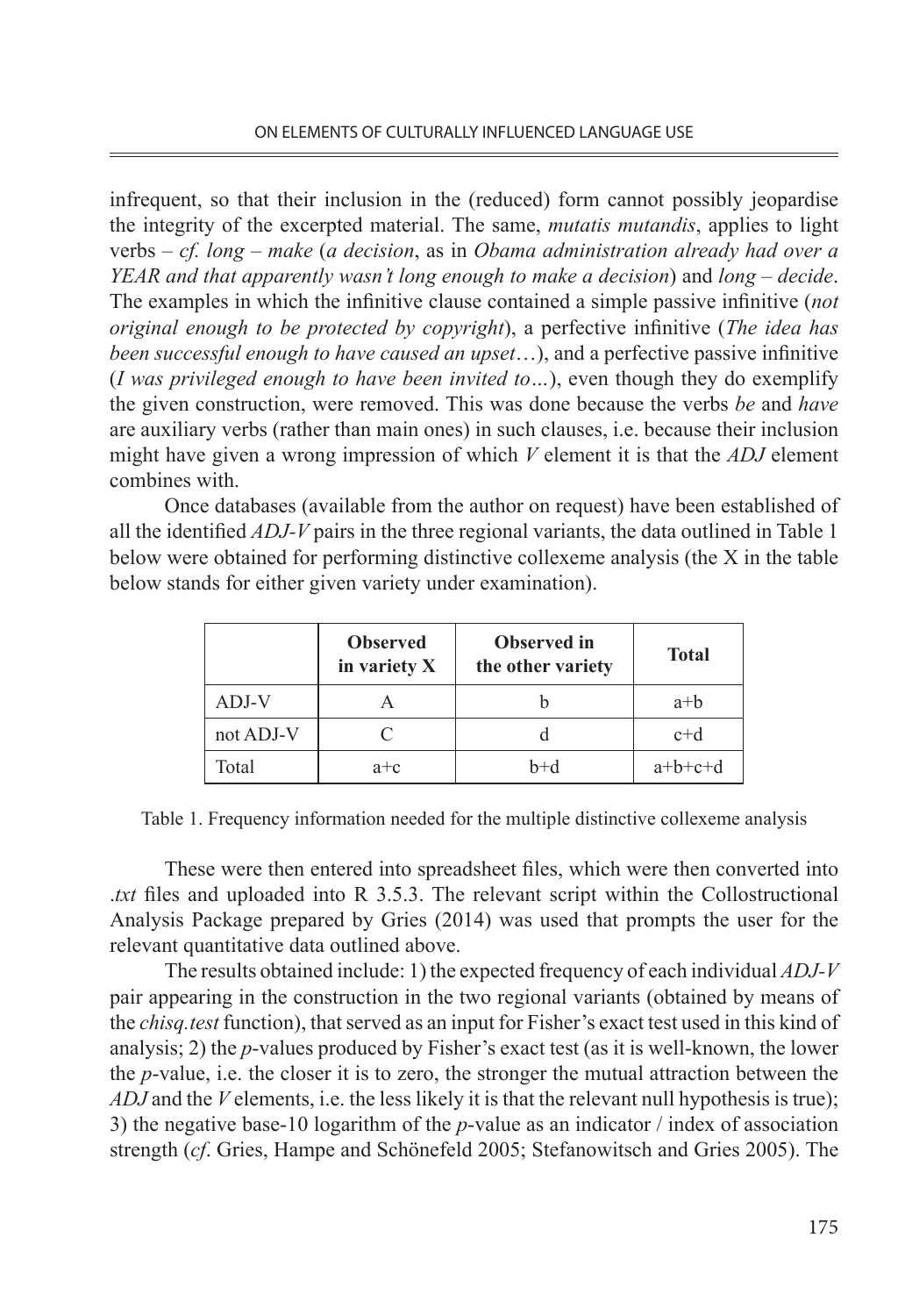larger the negative log10 of the *p*-value, the stronger the mutual attraction. This value is useful because its negative values may indicate which collexemes are repelled (rather than attracted), whereas the *p*-value can only vary from 0 to 1 in the cases of either attraction or repulsion. The *ADJ-V* pairs in each of the varieties were automatically ranked according to the strength of their association to the given construction, starting with those most attracted to it and ending with those most strongly repelled by it (i.e. those that are possible but statistically improbable).

The general approach to thus obtained data was both corpus-based and corpusdriven (*cf*. Tognini-Bonelli 2001).

The *corpus-based* approach consists of using the obtained data to test the following hypothesis: the *ADJ-V* pairs in which the *ADJ* element denotes lack of good judgement or intelligence (*stupid*, *dumb*, *crazy*), or presence of good judgement (*smart*), are statistically more significant in AE rather than in BE. The rationale behind the hypothesis is as follows. Firstly, the inspection of the (simple descriptive) frequency of the given *ADJ* elements in the two varieties in the GloWbE corpus had revealed that it is such adjectives, among others, which occur very frequently. And secondly, it appeared logical that such concrete *ADJ* elements might indeed be more significant for AE because of the characterization of the dominant communication style in the United States outlined above. In other words, it did not appear logical to expect that such adjectives would be statistically significant for a culture typically characterised by low key, modest and restrained communication, in which, when people criticise, disagree or even praise, they do it obliquely (using understatement and coded speech), such as British culture. On the other hand, the use of the given adjectives to a statistically significant degree was quite expected for the AE data because, as also stated above, American communication style is typically informal, open, direct, blunt, tough, pushy, immodest and tending towards the exaggerated.

The *corpus-driven* approach is apparent in the fact that the paper also attempts to simply establish what results the given kind of statistical analysis yields and how (if at all) they too might be approached in view of the given model of cross-cultural communication presented above, as well as in view of the general culture-oriented knowledge of the two societies.

## **4. Data and discussion**

Table 2 below presents the 20 most distinctive *ADJ-V* pairs in AE in the construction under investigation.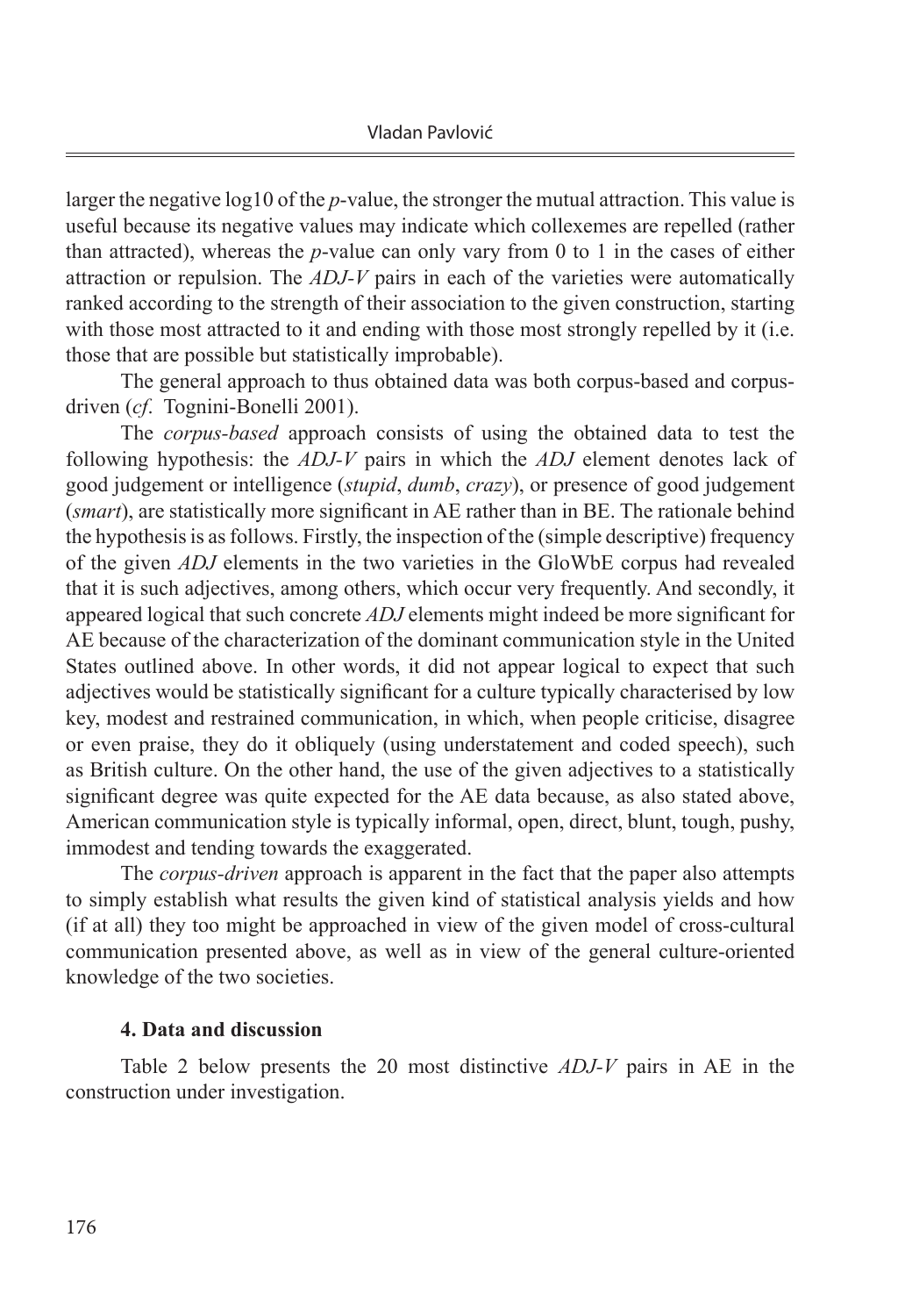| Rank           | <b>ADJ</b>  | $\bf{V}$   | <b>Observed</b><br>in AE | <b>Observed</b><br>in BE | <b>Expected</b> in<br>AE | p-value   | <b>Neg</b><br>log10(p) |
|----------------|-------------|------------|--------------------------|--------------------------|--------------------------|-----------|------------------------|
| $\mathbf{1}$   | smart       | know       | 260                      | 67                       | 165.055                  | 1.54E-27  | 26.812                 |
| $\overline{2}$ | smart       | understand | 78                       | 12                       | 45.488                   | 6.25E-13  | 12.204                 |
| $\overline{3}$ | smart       | figure     | 76                       | 16                       | 46.494                   | 1.86E-10  | 9.731                  |
| $\overline{4}$ | smart       | realise    | 112                      | 35                       | 74.256                   | 2.32E-10  | 9.634                  |
| 5              | smart       | be         | 54                       | 7                        | 30.834                   | 4.77E-10  | 9.321                  |
| 6              | healthy     | play       | 36                       | $\mathbf{1}$             | 18.706                   | 5.86E-10  | 9.232                  |
| 7              | smart       | make       | 46                       | 5                        | 25.781                   | 2.51E-09  | 8.6                    |
| 8              | smart       | do         | 53                       | 8                        | 30.834                   | 3.27E-09  | 8.485                  |
| 9              | smart       | get        | 64                       | 17                       | 40.934                   | 1.57E-07  | 6.805                  |
| 10             | stupid      | vote       | 36                       | $\overline{4}$           | 20.221                   | 1.95E-07  | 6.71                   |
| 11             | responsible | own        | 23                       | 1                        | 12.133                   | 3.05E-06  | 5.516                  |
| 12             | dumb        | believe    | 36                       | $\tau$                   | 21.736                   | 9.32E-06  | 5.031                  |
| 13             | brave       | share      | 29                       | $\overline{4}$           | 16.682                   | 0.0000113 | 4.949                  |
| 14             | smart       | recognize  | 31                       | 5                        | 18.198                   | 0.0000133 | 4.875                  |
| 15             | dumb        | vote       | 17                       | $\boldsymbol{0}$         | 8.595                    | 0.0000155 | 4.811                  |
| 16             | crazy       | think      | 40                       | 11                       | 25.777                   | 0.0000593 | 4.227                  |
| 17             | important   | get        | 15                       | $\theta$                 | 7.583                    | 0.0000617 | 4.21                   |
| 18             | stupid      | believe    | 82                       | 39                       | 61.116                   | 0.000165  | 3.782                  |
| 19             | old         | vote       | 70                       | 33                       | 52.032                   | 0.000493  | 3.308                  |
| 20             | smart       | vote       | 15                       | $\mathbf{1}$             | 8.089                    | 0.000524  | 3.281                  |

ON ELEMENTS OF CULTURALLY INFLUENCED LANGUAGE USE

Table 2. Top most distinctive ADJ-V pairs in AE in the *ADJ enough to V* construction

As can be seen, the data confirm the hypotheses given above that the *ADJ-V* pairs in which the *ADJ* element denotes lack of good judgement or intelligence (*stupid*, *dumb*, *crazy*) and presence of good judgement (*smart*), are statistically significant for AE. For example, the adjective *smart* occurs in the most distinctive pair *smart* – *know*, as in: *Why should he have done that? Are you not smart enough to know better?.* As the table above shows, this pair has been observed 260 times in the given construction in AE, whereas it was expected to occur approximately 165 times (in view of the data from BE), which according to the outlined statistical procedure produces the *p*-value of 1.54E-27 (i.e. a number well below the usual border *p*-value of 0.05 for statistical significance), which means that the given two lexemes are indeed statistically strongly co-attracted to one another in the given construction in AE. Similarly, the adjective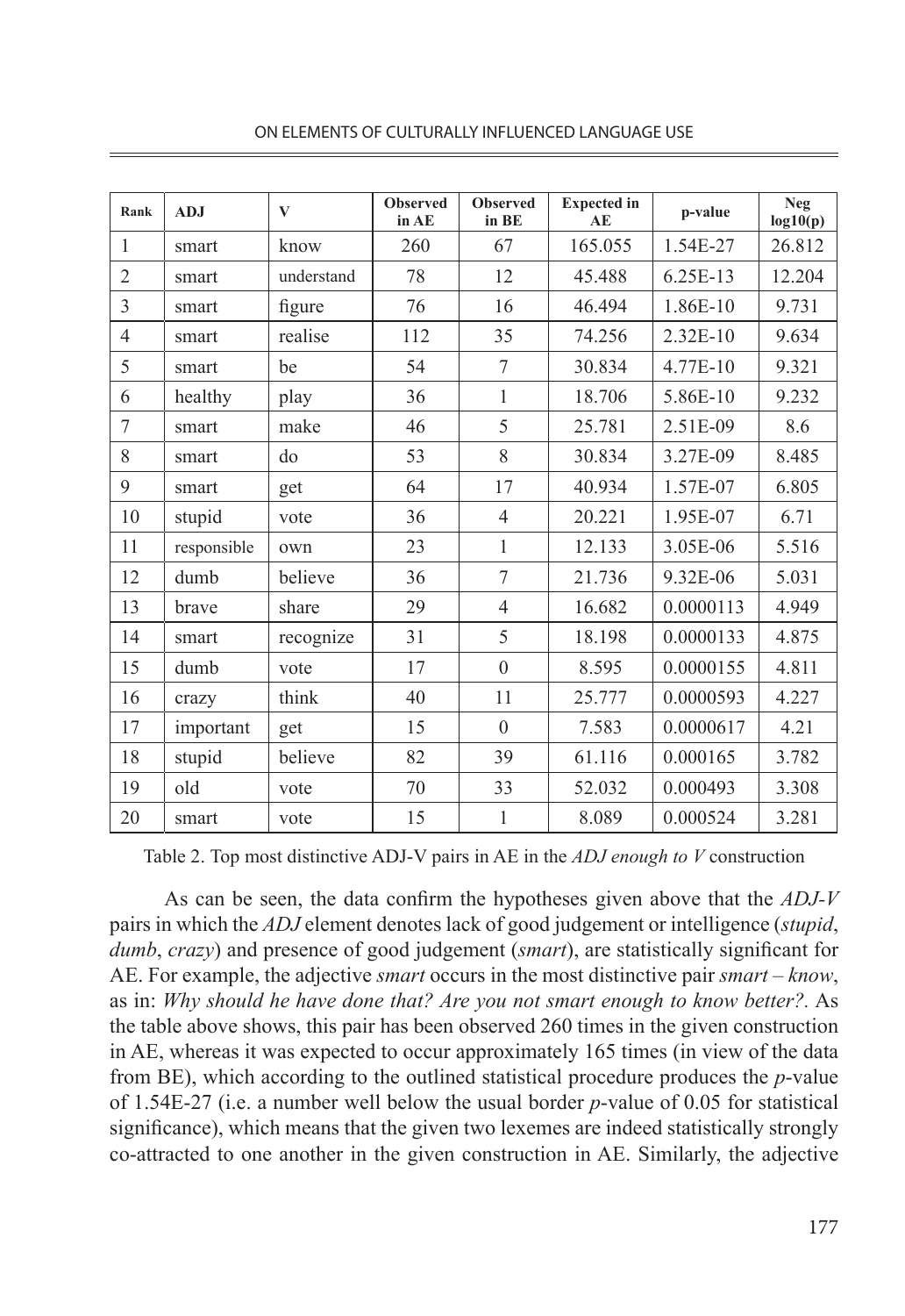*stupid* and the verb *vote* (at rank 10 in the given table), as in *But if anyone is stupid enough to vote GOP in the election, then I have no hope for America*, occurs 36 times in the AE section of the GloWbE, whereas it was expected to occur approximately 20 times, which also produces a statistically significant p-value of 1.95E-07. Along the same lines, the adjective *dumb* in the *dumb* – *vote* pair at rank 15 in the table above (*That's because we have other people in the middle class who are dumb enough to vote against their own interests and support Republicans who will not be happy until the entire tax burden is shifted away from corporations and the wealthy and onto the middle class*) occurs 17 times in the AE section of the GloWbE, whereas it was expected to occur approximately 8 to 9 times, which also produces a statistically significant *p*-value of 0.0000155. Such data may indeed confirm the above view of the dominant U.S. communication style as informal, open, direct, blunt and tending towards the exaggerated.

Some other observations that can be made here (in keeping with the corpusdriven, rather than corpus-based approach, as in the previous case) are as follows. Firstly, one of the most distinctive ADJ-V pairs in the given construction in AE is *responsible – own*. A closer additional inspection of such examples in the GloWbE revealed that all such examples are used in the context of guns and other firearms, and usually with negation *(You have proven beyond a doubt that you are not responsible enough to own a firearm*, *I don't think you are responsible enough to own a firearm*). Secondly, there is a pair with the adjective *brave* (and the verb *share*), as in this example: *Thank you so much for demystifying, clarifying and being brave enough to share your experience*. These and similar examples from the table above may be a reflection of some of the preoccupations and values of the American public, especially in view of the fact they we do not encounter them among the top co-attracted ADJ-V collexemes in BE.

The data above are also important in the following sense. Namely, the ADJ-V pair such as *smart* – *vote* (*Look at politics: McCain? Obama? Bush? Romney? Really? People aren't smart enough to vote for an honest politician with a 30-year record of absolute integrity and a stunning record of being right about future events*) is one of the top twenty statistically most significant ones in AE even though it occurs only 15 times in the AE section of the GloWbE. This testifies to the value of the presented statistical approach (as the statistical prominence of such data might be overlooked if we were to rely only on descriptive statistics, i.e. on raw frequency counts of the occurrence of such pairs in AE). It also provides further credence to the typical U.S. communication style outlined above (the adjective *smart*, either inside the scope of negation, as it is the case in the example above and in many other examples, or outside of it, as we well see, does not occur in any of the most distinctive ADJ-V pairs in BE).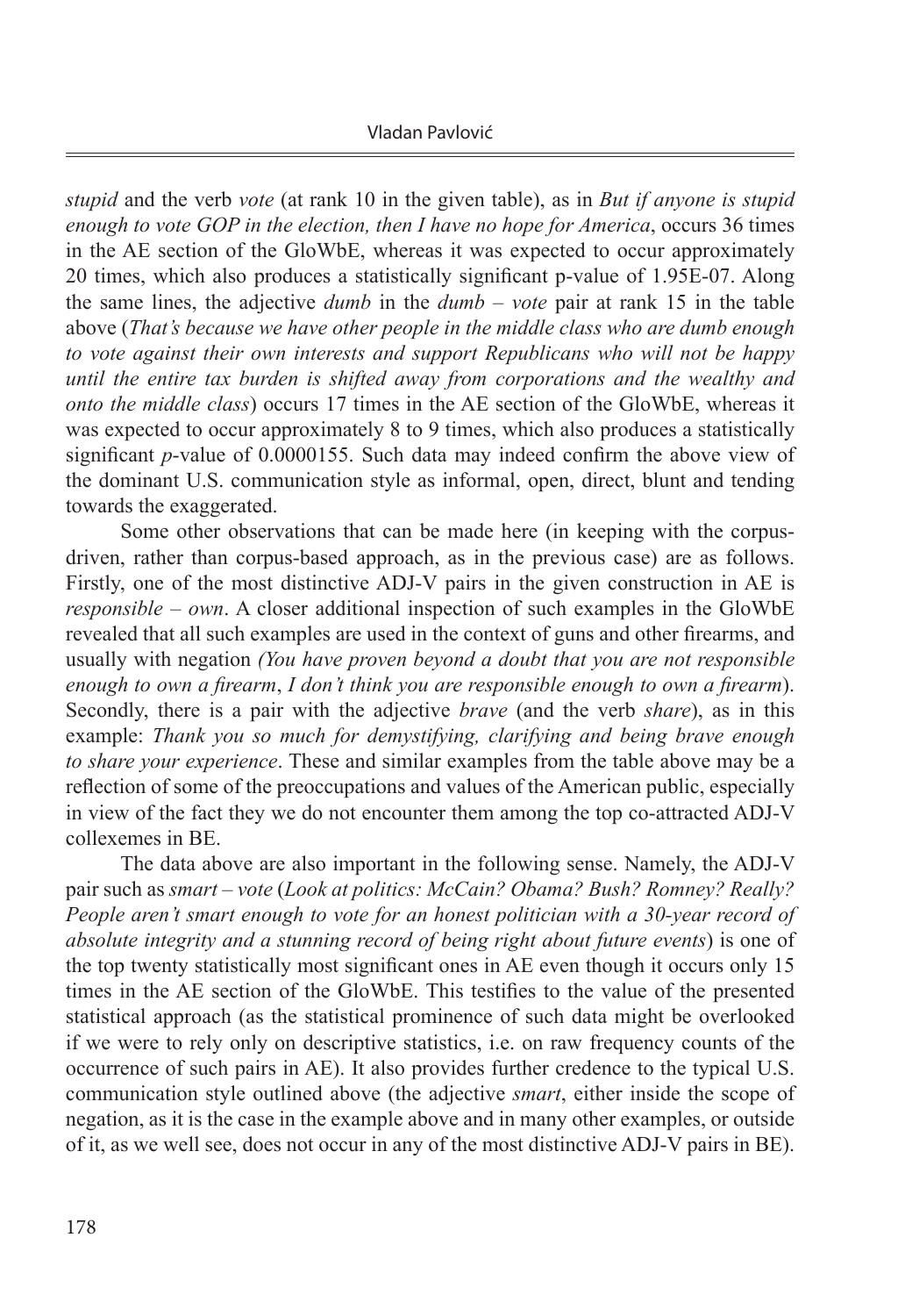| Rank                    | <b>ADJ</b>  | $\bf{V}$   | <b>Observed</b><br>in BE | <b>Observed</b><br>in AE | <b>Expected</b><br>in BE | p-value    | <b>Neg</b><br>log10(p) |
|-------------------------|-------------|------------|--------------------------|--------------------------|--------------------------|------------|------------------------|
| 1                       | smart       | know       | 67                       | 260                      | 160.677                  | 6.3E-27    | $-26.2$                |
| $\mathbf{2}$            | smart       | understand | 12                       | 78                       | 44.416                   | 6.85E-13   | $-12.165$              |
| $\mathbf{3}$            | smart       | realise    | 35                       | 112                      | 72.487                   | 2.54E-10   | $-9.596$               |
| $\overline{\mathbf{4}}$ | smart       | figure     | 16                       | 76                       | 45.405                   | 3.29E-10   | $-9.482$               |
| 5                       | smart       | be         | 7                        | 54                       | 30.121                   | 4.94E-10   | $-9.307$               |
| 6                       | healthy     | play       | 1                        | 36                       | 18.278                   | 5.92E-10   | $-9.227$               |
| $\overline{7}$          | smart       | make       | 5                        | 46                       | 25.188                   | 2.57E-09   | $-8.59$                |
| 8                       | smart       | do         | 8                        | 53                       | 30.122                   | 3.37E-09   | $-8.472$               |
| 9                       | smart       | get        | 17                       | 64                       | 39.988                   | 1.64E-07   | $-6.785$               |
| 10                      | stupid      | vote       | $\overline{4}$           | 36                       | 19.76                    | 1.97E-07   | $-6.706$               |
| 11                      | responsible | own        | 1                        | 23                       | 11.86                    | 0.00000306 | $-5.515$               |
| 12                      | dumb        | believe    | $\overline{7}$           | 36                       | 21.242                   | 0.00000941 | $-5.027$               |
| 13                      | brave       | share      | $\overline{4}$           | 29                       | 16.305                   | 0.0000113  | $-4.946$               |
| 14                      | smart       | recognise  | 5                        | 31                       | 17.786                   | 0.0000134  | $-4.873$               |
| 15                      | dumb        | vote       | $\mathbf{0}$             | 17                       | 8.402                    | 0.0000155  | $-4.81$                |
| 16                      | crazy       | think      | 11                       | 40                       | 25.192                   | 0.0000599  | $-4.222$               |
| 17                      | important   | get        | $\theta$                 | 15                       | 7.414                    | 0.0000617  | $-4.21$                |
| 18                      | stupid      | believe    | 39                       | 82                       | 59.709                   | 0.000168   | $-3.775$               |
| 19                      | old         | vote       | 33                       | 70                       | 50.841                   | 0.000495   | $-3.306$               |
| 20                      | smart       | vote       | 1                        | 15                       | 7.908                    | 0.000524   | $-3.281$               |

Table 3 below presents top most repelled ADJ-V pairs in BE in the given construction.

Table 3. Top most repelled ADJ-V pairs in BE in the *ADJ enough to V* construction

As can be seen, the ADJ-V pairs that are most strongly co-attracted in AE are at the same time quite similar to those that are most strongly repelled ones in BE. In other words, while ADJ-V pairs in which the ADJ element is an adjective such as *dumb*, *stupid* or *smart* are indeed possible in BE – they do actually occur in it as the table above shows, they are statistically not probable enough. This is quite in keeping with the dominant communication style in the UK as outlined above. Namely, for a culture that is typically characterised by low key, modest, retrained and tenacious communication, in which, when people criticise, disagree or even praise, they do it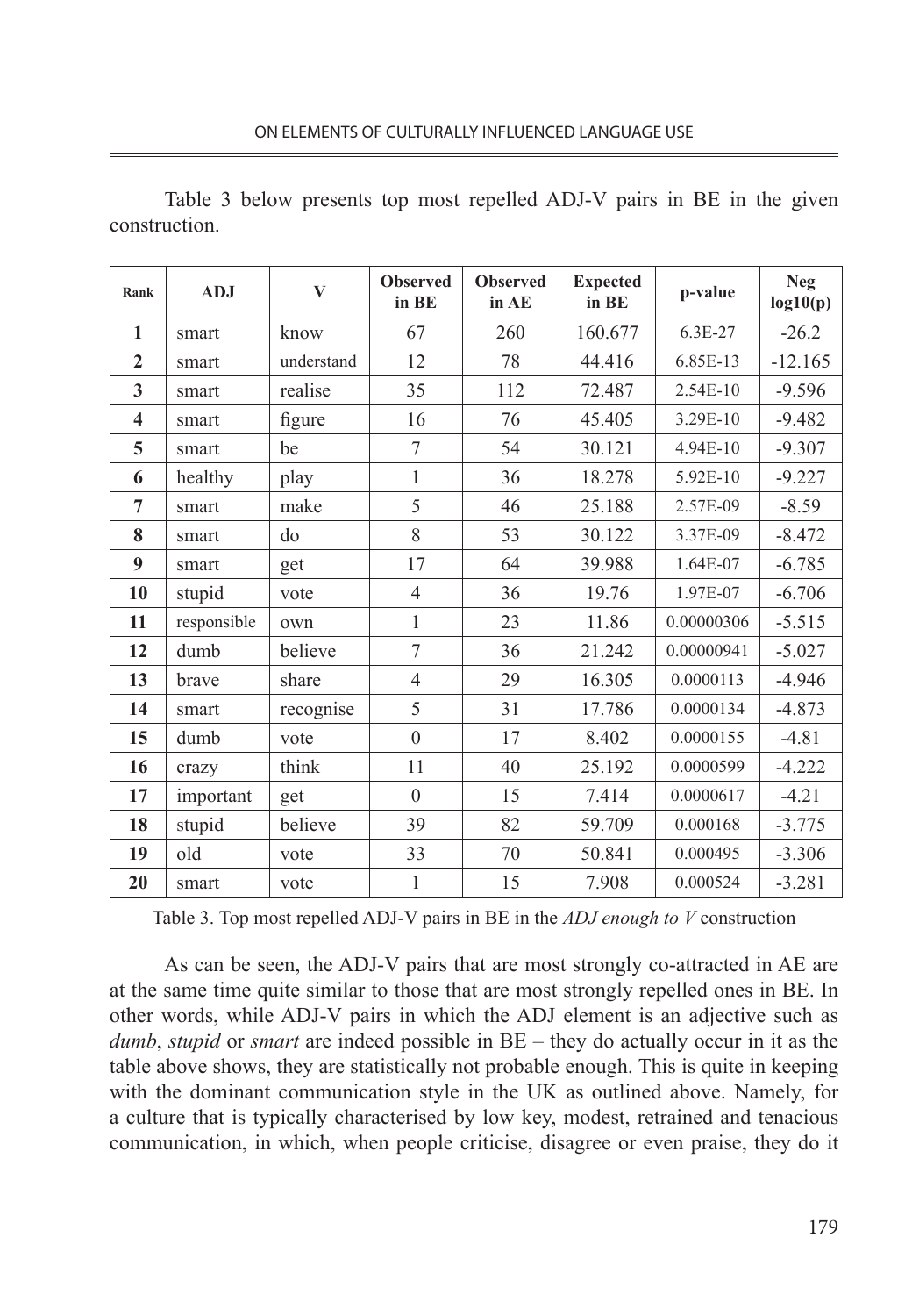obliquely (using understatement and coded speech), it is indeed not to be expected that others would be openly designated as smart, stupid, dumb, crazy (and the like) enough to do something. This can be taken as yet another confirmation of the hypothesis outlined above.

The Tables 4 and 5 below present the most strongly repelled ADJ-V pairs in AE and the most strongly co-attracted ones in BE.

| Rank                    | <b>ADJ</b> | V         | <b>Observed</b><br>in AE | <b>Observed</b><br>in BE | <b>Expected</b><br>in AE | p-value     | <b>Neg</b><br>log10(p) |
|-------------------------|------------|-----------|--------------------------|--------------------------|--------------------------|-------------|------------------------|
| 1                       | good       | play      | 43                       | 148                      | 96.222                   | 2.92E-15    | $-14.535$              |
| $\overline{2}$          | lucky      | be        | 159                      | 314                      | 237.345                  | 3.37E-13    | $-12.472$              |
| 3                       | lucky      | see       | 50                       | 129                      | 90.217                   | 1.14E-09    | $-8.944$               |
| $\overline{\mathbf{4}}$ | lucky      | go        | 16                       | 68                       | 42.398                   | 4.07E-09    | $-8.391$               |
| 5                       | fit        | play      | 1                        | 26                       | 13.642                   | 0.000000169 | $-6.773$               |
| 6                       | lucky      | visit     | 5                        | 35                       | 20.206                   | 0.000000627 | $-6.203$               |
| $\overline{7}$          | lucky      | play      | 7                        | 39                       | 23.234                   | 0.000000865 | $-6.063$               |
| 8                       | lucky      | own       | 3                        | 29                       | 16.167                   | 0.00000113  | $-5.948$               |
| 9                       | lucky      | get       | 169                      | 267                      | 219.024                  | 0.00000137  | $-5.863$               |
| 10                      | strong     | cope      | $\overline{2}$           | 25                       | 13.642                   | 0.00000247  | $-5.608$               |
| 11                      | lucky      | have      | 358                      | 492                      | 424.718                  | 0.0000039   | $-5.409$               |
| 12                      | good       | win       | 62                       | 123                      | 93.255                   | 0.00000408  | $-5.389$               |
| 13                      | lucky      | witness   | $\overline{3}$           | 25                       | 14.147                   | 0.0000127   | $-4.896$               |
| 14                      | big        | cope      | $\boldsymbol{0}$         | 15                       | 7.581                    | 0.0000259   | $-4.587$               |
| 15                      | good       | stay      | 3                        | 23                       | 13.137                   | 0.0000419   | $-4.378$               |
| 16                      | good       | say       | 6                        | 29                       | 17.683                   | 0.0000598   | $-4.223$               |
| 17                      | good       | challenge | 6                        | 29                       | 17.683                   | 0.0000598   | $-4.223$               |
| 18                      | good       | compete   | 11                       | 38                       | 24.75                    | 0.0000786   | $-4.105$               |
| 19                      | brave      | take      | 16                       | 46                       | 31.311                   | 0.000103    | $-3.986$               |
| 20                      | strong     | mark      | $\boldsymbol{0}$         | 13                       | 6.57                     | 0.000106    | $-3.976$               |

Table 4. Top most repelled ADJ-V pairs in AE in the *ADJ enough to V* construction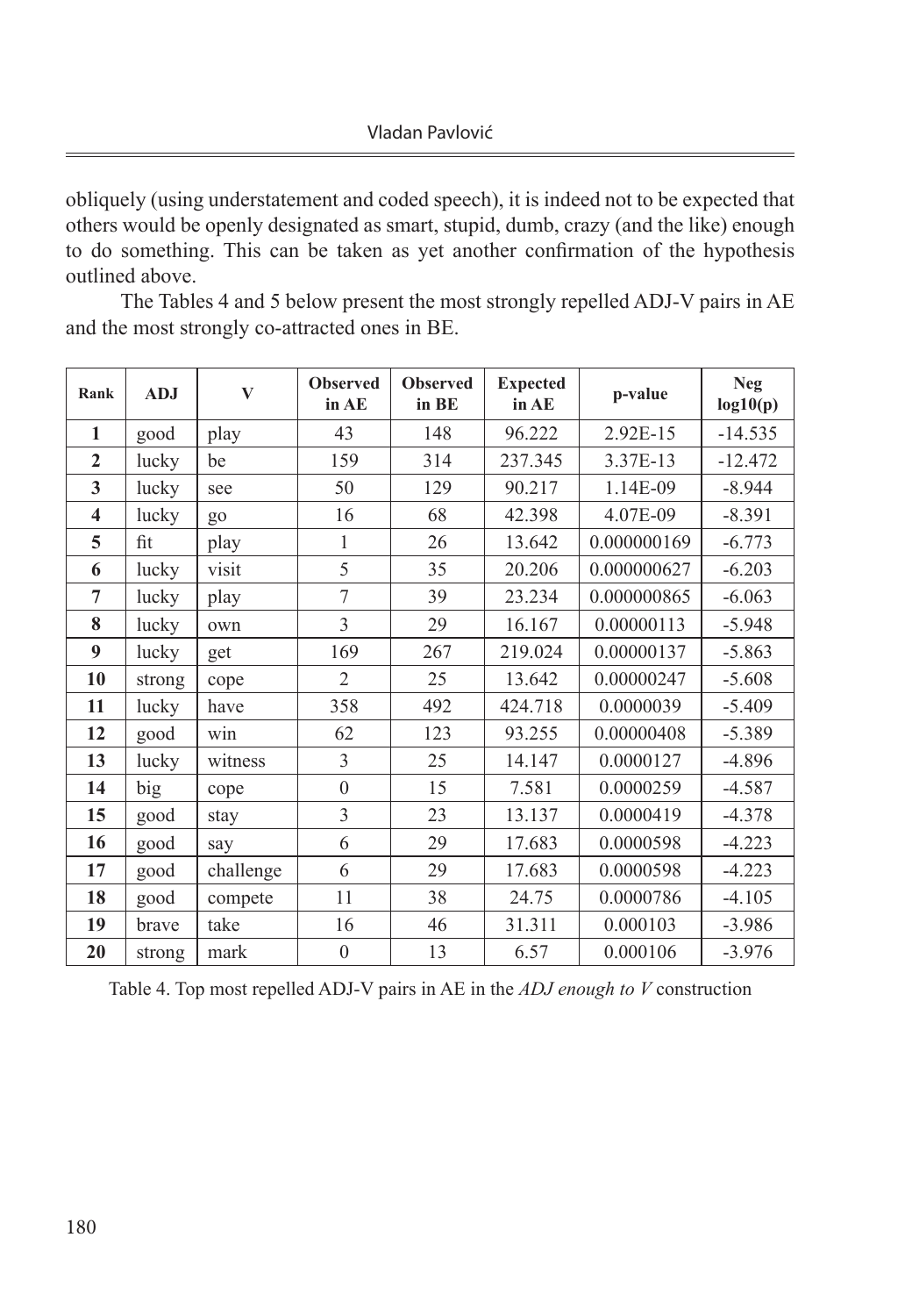| Rank                    | <b>ADJ</b> | $\bf{V}$  | <b>Observed</b><br>in BE | <b>Observed</b><br>in AE | <b>Expected</b><br>in BE | p-value  | <b>Neg</b><br>log10(p) |
|-------------------------|------------|-----------|--------------------------|--------------------------|--------------------------|----------|------------------------|
| $\mathbf{1}$            | good       | play      | 148                      | 43                       | 94.339                   | 1.64E-15 | 14.784                 |
| $\overline{2}$          | lucky      | be        | 314                      | 159                      | 232.978                  | 5.55E-14 | 13.256                 |
| $\overline{3}$          | lucky      | see       | 129                      | 50                       | 88.398                   | 7.28E-10 | 9.138                  |
| $\overline{\mathbf{4}}$ | lucky      | go        | 68                       | 16                       | 41.516                   | 3.99E-09 | 8.399                  |
| 5                       | fit        | play      | 26                       | $\mathbf{1}$             | 13.349                   | 1.66E-07 | 6.779                  |
| 6                       | lucky      | have      | 492                      | 358                      | 416.689                  | 1.88E-07 | 6.726                  |
| $\overline{7}$          | lucky      | get       | 267                      | 169                      | 214.702                  | 4.93E-07 | 6.307                  |
| 8                       | lucky      | visit     | 35                       | 5                        | 19.775                   | 6.17E-07 | 6.21                   |
| 9                       | lucky      | play      | 39                       | 7                        | 22.74                    | 8.5E-07  | 6.07                   |
| 10                      | lucky      | own       | 29                       | 3                        | 15.821                   | 1.11E-06 | 5.955                  |
| 11                      | strong     | cope      | 25                       | $\overline{2}$           | 13.349                   | 2.44E-06 | 5.613                  |
| 12                      | good       | win       | 123                      | 62                       | 91.334                   | 2.87E-06 | 5.541                  |
| 13                      | lucky      | witness   | 25                       | 3                        | 13.843                   | 1.26E-05 | 4.9                    |
| 14                      | big        | cope      | 15                       | $\theta$                 | 7.417                    | 2.57E-05 | 4.59                   |
| 15                      | good       | stay      | 23                       | 3                        | 12.854                   | 4.15E-05 | 4.382                  |
| 16                      | good       | challenge | 29                       | 6                        | 17.303                   | 5.92E-05 | 4.228                  |
| 17                      | good       | say       | 29                       | 6                        | 17.303                   | 5.92E-05 | 4.228                  |
| 18                      | good       | compete   | 38                       | 11                       | 24.221                   | 7.78E-05 | 4.109                  |
| 19                      | brave      | take      | 46                       | 16                       | 30.643                   | 0.000102 | 3.99                   |
| 20                      | lucky      | secure    | 13                       | $\boldsymbol{0}$         | 6.428                    | 0.000105 | 3.977                  |

ON ELEMENTS OF CULTURALLY INFLUENCED LANGUAGE USE

Table 5. Top most attracted ADJ-V pairs in BE in the *ADJ enough to V* construction

As can be seen, the data in the given tables are once again almost like mirror images – the ADJ-V pairs that are most strongly repelled in AE are at the same time most strongly co-attracted ones in BE.

While the results in Tables 2 and 3 were expected in view of the hypothesis presented above, the actual results in Tables 4 and 5 were not. As can be seen, the Tables 4 and 5 are dominated by the pairs in which the ADJ element is either *lucky* (*lucky*-*be*, *lucky*-*see*, etc.) or *good* (*good*-*play*, *good*-*win*, etc.). Here we will try to provide a possible explanation for this primarily on the basis of general culture-oriented knowledge, stressing thereby that such an explanation only represents a (hopefully) informed opinion, and that the given results deserve further investigation into why they should be as they are (this confirms the fact that running statistical tests may in and of itself be a rather simple task and that a much more complex task is to try and interpret thus obtained results).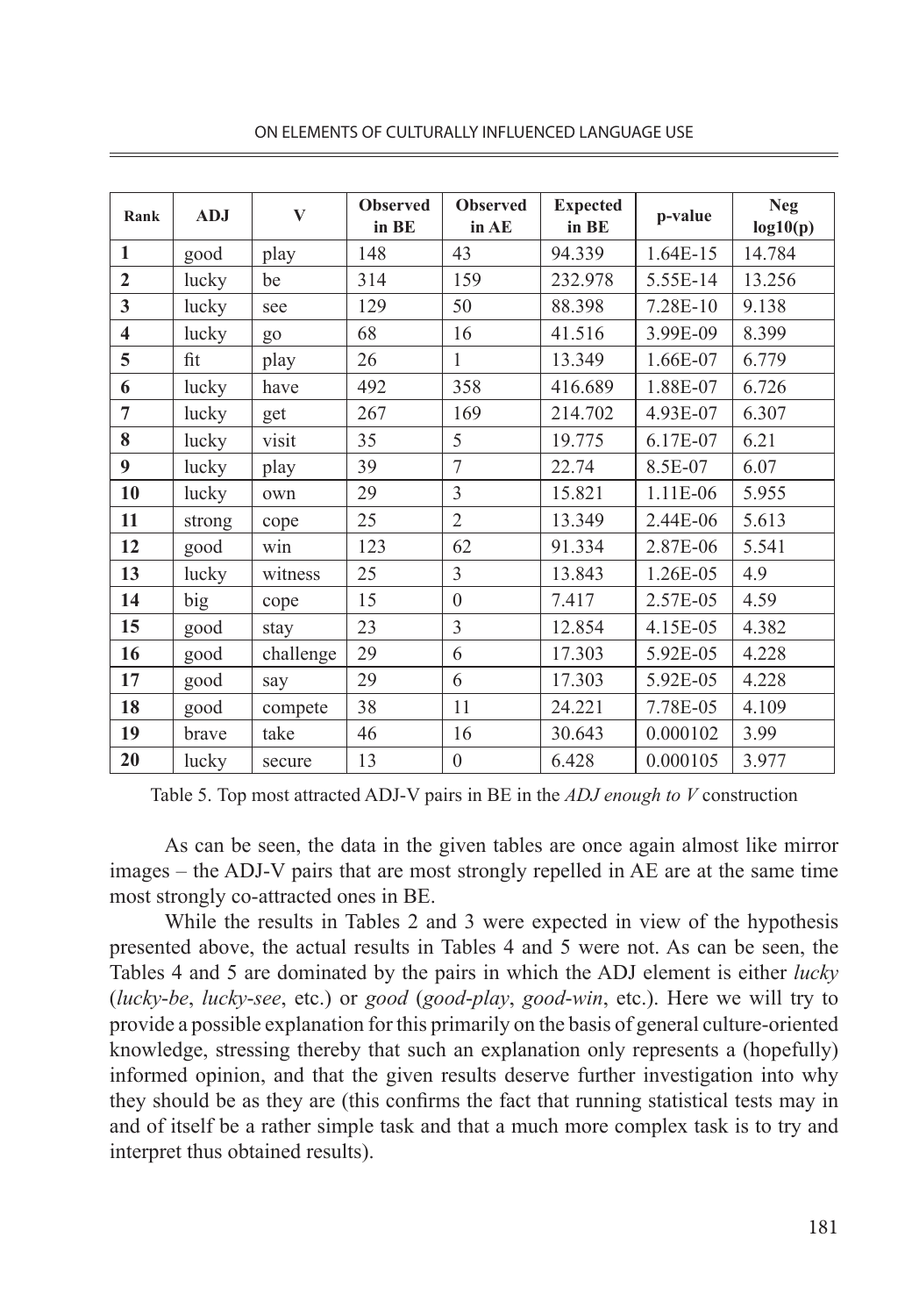The pairs with the adjective *lucky*, as in *And if ever I'm lucky enough to own another Porsche, I'll consider customizing it*, *Not every black woman will be lucky enough to have that random chance to get famous and wealthy*), are strongly repelled ones in AE. A possible reason for this may be rooted in the U.S. cultural history, namely the Protestant ethic of perseverance, industry, hard work, diligence and personal accountability rather than luck and chance. It is also an established fact that casino-style gambling (as something where luck plays a prominent role) has to this day remained legal state-wide only in Nevada and Louisiana, and that the spin of the roulette wheel is generally looked down on in the USA. So, this might be the reason why pairs such as *lucky*-*own*, *lucky*-*have* (as in the above examples), as well as the other pairs listed in Table 4 above with the same adjective, while indeed possible, are also not probable enough in AE. On the other hand, the high distinctiveness of such pairs in BE may be a result of both their high statistical improbability in AE, as well as some other factors that require further investigation.

Similarly, the pairs with the adjective *good* (*good*-*play*, *good*-*win*, etc.), as in *That guy had a really weird career... good enough to play 71 games at age 19, but only 5 games after that*, *Their performance would have been good enough to win just about any regular season game*, that also dominate both tables, are strongly repelled in AE and strongly co-attracted in BE. A part of the possible explanation for this may be that adjectives whose meaning does not involve great psychological investment (cf. *good* vs *smart* / *dumb* / *stupid*) indeed tend to be preferred in BE rather than AE.

#### **5. Conclusions**

The paper has hopefully shown that the combination of reliance on massive corpora (here the GloWbE corpus) approached by a statistical method (here the distinctive collexeme analysis as a type of collostructional analysis theoretically rooted in usage-based construction grammar), the results of which are interpreted qualitatively (here by reliance on the models of cross-cultural communication) can indeed produce some meaningful results pertaining to language-culture interrelation. While thus obtained results require further investigation, the given approach seems to generally be a worthwhile research path to take in the area.

## **References**

Bergen, B. and K. Binsted (2004). The cognitive linguistics of scalar humor. In: M. Achard and S. Kemmer (eds.), *Language, Culture and Mind*, Stanford, CA: CSLI. 79–91.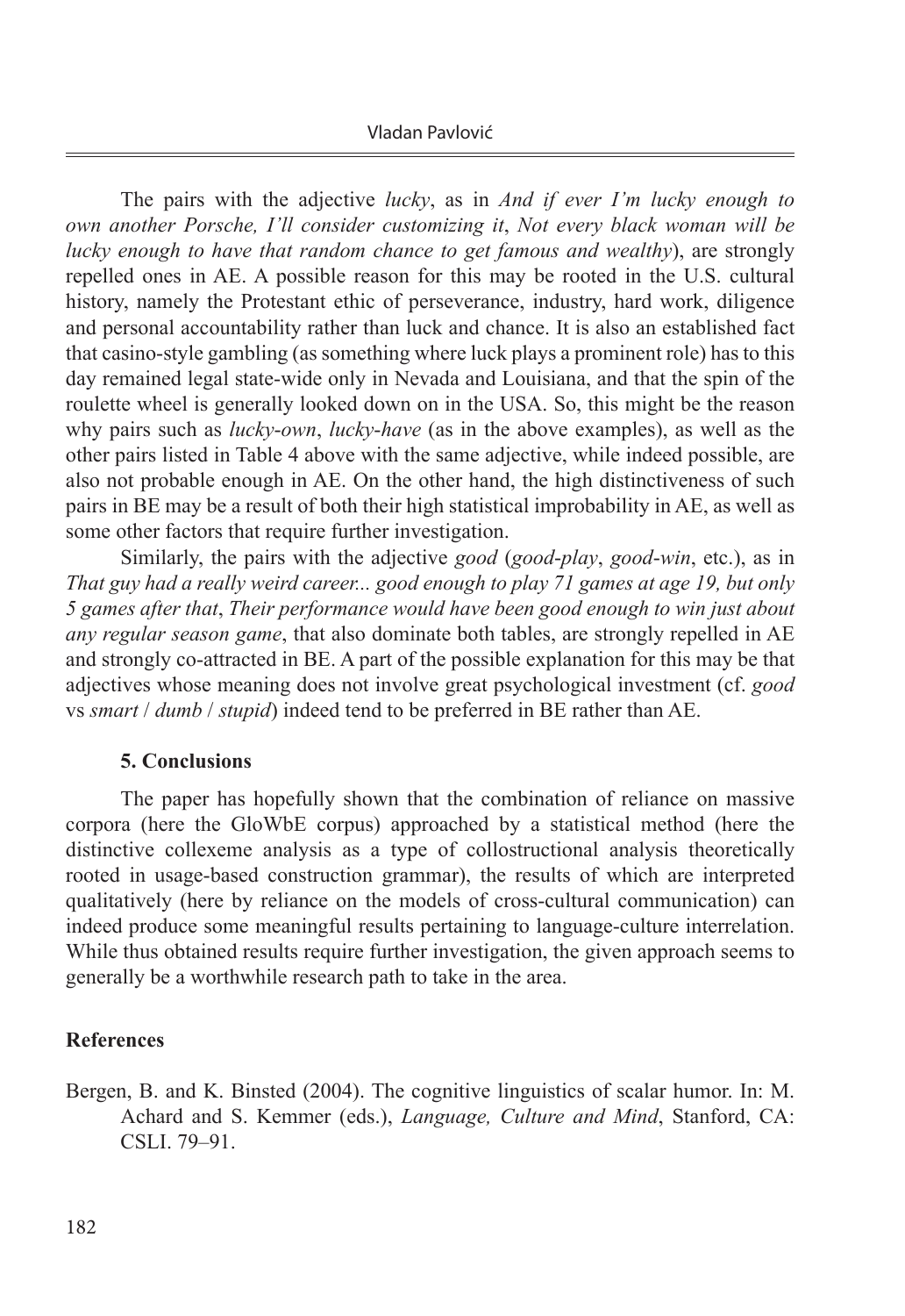- Davies, M. (2018). Using Large Online Corpora to Examine Lexical, Semantic, and Cultural Variation in Different Dialects and Time Periods. In: E. Friginal (ed.), *Corpus-Based Sociolinguistics*, London: Routledge, 19–82.
- Elsness, J. (2013). Gender, culture and language: Evidence from language corpora about the development of cultural differences between English-speaking countries. In: G. Andersen and K. Bech (eds.), *English Corpus Linguistics: Variation in Time, Space and Genre – Selected Papers from ICAME 32*, Amsterdam: Rodopi, 113–137.
- Fina M. E. (2011). What A TripAdvisor Corpus Can Tell Us About Culture. *Cultus: The Journal of Intercultural Mediation and Communication*, 4, 59–80.
- Fortuin, E. (2013). The construction of excess and sufficiency from a crosslinguistic perspective. *Linguistic Typology*, 17, 31–88.
- Fortuin, E. (2014). Deconstructing a verbal illusion: The 'no X is too Y to Z' construction and the rhetoric of negation. *Cognitive Linguistics*, 25(2), 242–292.
- Friginal, E. (ed.). (2018). *Studies in Corpus-Based Sociolinguistics*. New York and London: Routledge.
- Gilquin, G. (2006). The verb slot in causative constructions. Finding the best fit. *Constructions* 1(3), 1–46.
- Goldberg, A. E. (1995). *Constructions: A Construction Grammar Approach to Argument Structure*. Chicago: University of Chicago Press.
- Gries, S. T. (2012). Frequencies, probabilities, association measures in usage-/ exemplar-based linguistics: Some necessary clarifications. *Studies in Language*, 36(3), 477–510.
- Gries, S. T. (2013). Data in Construction Grammar. In: T. Hoffman and G. Trousdale (eds.), *The Oxford Handbook of Construction Grammar*, Oxford: OUP, 93–108.
- Gries, S. T. (2014). Coll. analysis. A script for R to compute perform collostructional analyses (Version 3.5) [Computer software]. <http://www.linguistics.ucsb.edu/ faculty/stgries/teaching/groningen/>.
- Gries, S. T. (2015). More (old and new) misunderstandings of collostructional analysis: on Schmid and Küchenhoff (2013). *Cognitive Linguistics*, 26(3), 505–536.
- Gries, S. T. and A.Stefanowitsch (2004a). Covarying collexemes in the into-causative. In M. Achard and S. Kemmer (Eds.), *Language, Culture and Mind*. Stanford, CA: CSLI, 225–236.
- Gries, S. T. and A. Stefanowitsch (2004b). Extending collostructional analysis: A corpus-based perspective on 'alternations'. *International Journal of Corpus Linguistics*, 9(1), 97–129.
- Gries, S. T., B. Hampe, and D. Schönefeld (2005). Converging evidence: bringing together experimental and corpus data on the association of verbs and constructions. *Cognitive Linguistics*, 16(4), 635–76.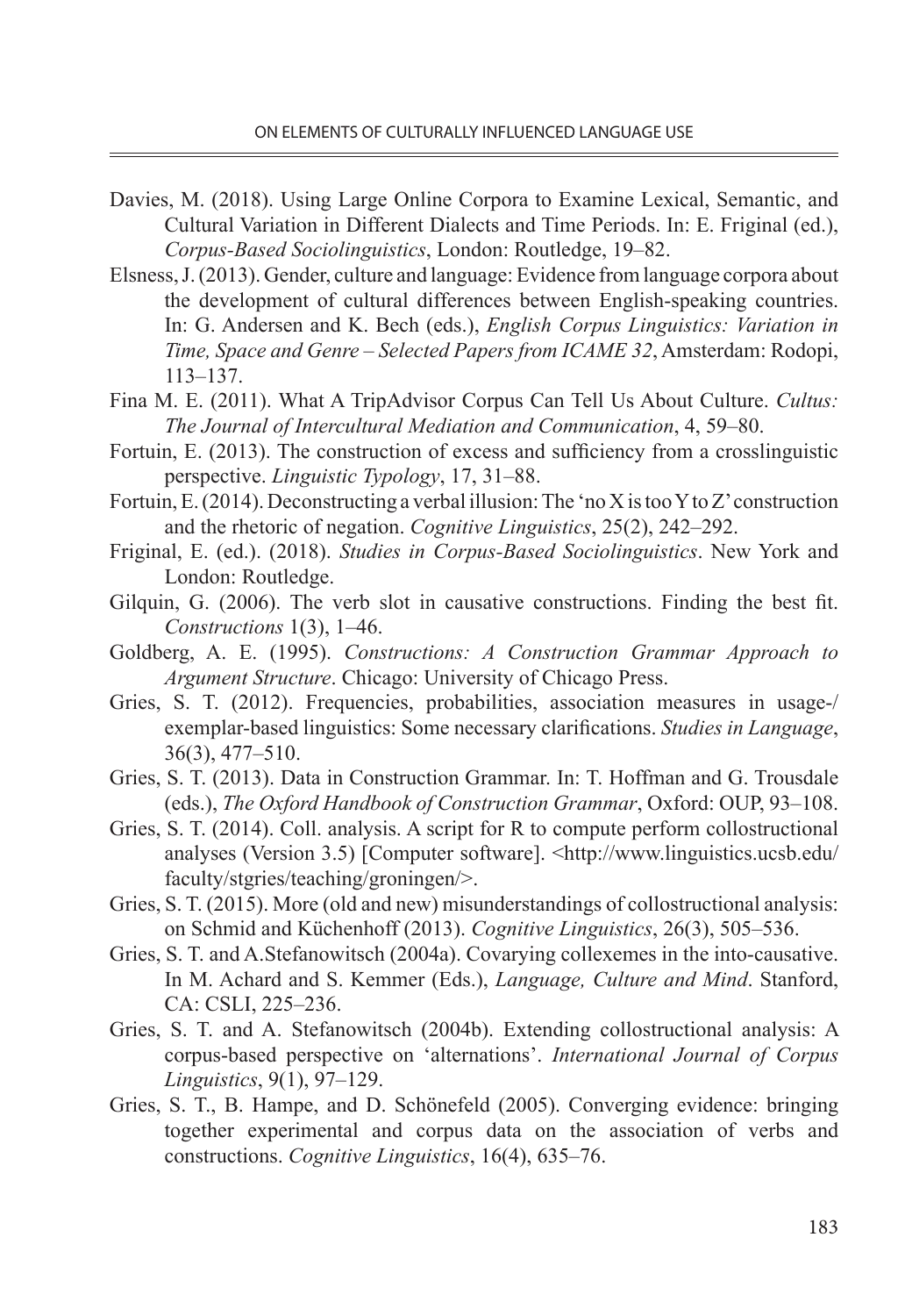- Hilpert, M. (2014a). Collostructional analysis: Measuring associations between constructions and lexical elements. In: D. Glynn and J. A. Robinson (eds.), *Corpus Methods for Semantics: Quantitative studies in polysemy and synonymy*, Amsterdam and Philadelphia: John Benjamins, 391–404.
- Hilpert, M. (2014b). Corpus-based Approaches to Constructional Change. In: T. Hoffman and G. Trousdale (eds.), *The Oxford Handbook of Construction Grammar*. New York: OUP, 457–475.
- Hoffman, T. and G. Trousdale (eds.). (2013). *The Oxford Handbook of Construction Grammar.* New York and Oxford: Oxford University Press.
- Ivorra Pérez, F. M. (2014). Cultural values and digital discourse: An intercultural communication approach to the transactional discourse of Spanish and US sales websites. *Journal of Intercultural Communication*, 36, 50–76.
- Jensen, K. E. (2015). Adjectives and usage-patterns in the [X enough to VERB] construction. Paper presented at The  $13<sup>th</sup>$  International Cognitive Linguistics Conference, Newcastle upon Tyne, United Kingdom. (12 December 2018) <https://www.forskningsdatabasen.dk/en/catalog/2398085492>.
- Jensen, K. E. (2017). Corpora and Cultural Cognition: How Corpus-linguistic Methodology Can Contribute to cultural Linguistics. In: F. Sharifian (ed.), *Advances in Cultural Linguistics*, Singapore: Springer, 477–505.
- Johnson, M. (1987). *The Body in the Mind: The Bodily Basis of Meaning, Imagination, and Reason*. Oxford: University of Chicago Press.
- Leech, G. and R. Fallon (1992). Computer corpora what do they tell us about culture?. *ICAME Journal*, 16, 29–50.
- Lewis, R. D. (2006). *When cultures collide: Managing successfully across cultures*. 3rd edition. London: Nicholas Brealey.
- Lewis, R. D. (2005). *Finland, cultural lone wolf*. Yarmouth, ME: Intercultural Press.
- Ooi, V. B. (2000). Asian or Western realities? Collocations in Singaporean-Malaysian English. In: J. M. Kirk (ed.), *Corpora Galore: Analyses and Techniques in Describing English*, Amsterdam: Rodopi, 73–89.
- Paradis, C. (2000). *It's well weird:* Degree modifiers of adjectives revisited: The nineties. In: J. M. Kirk (ed.), *Corpora Galore: Analyses and Techniques in Describing English*, Amsterdam: Rodopi, 147–160.
- Pavlović, V. (2019). Massive corpora and models of cross-cultural communication styles in Cognitive Linguistics: The case of the *N1 V (for) N2 to-infinitive* construction in English. *Review of Cognitive Linguistics* (*Special issue: Corpus Approaches to Language, Thought and Communication*), 17(1), 29–52.
- Piller, I. (2007). Linguistics and intercultural communication. *Language and Linguistic Compass*, 1(3), 208–226.